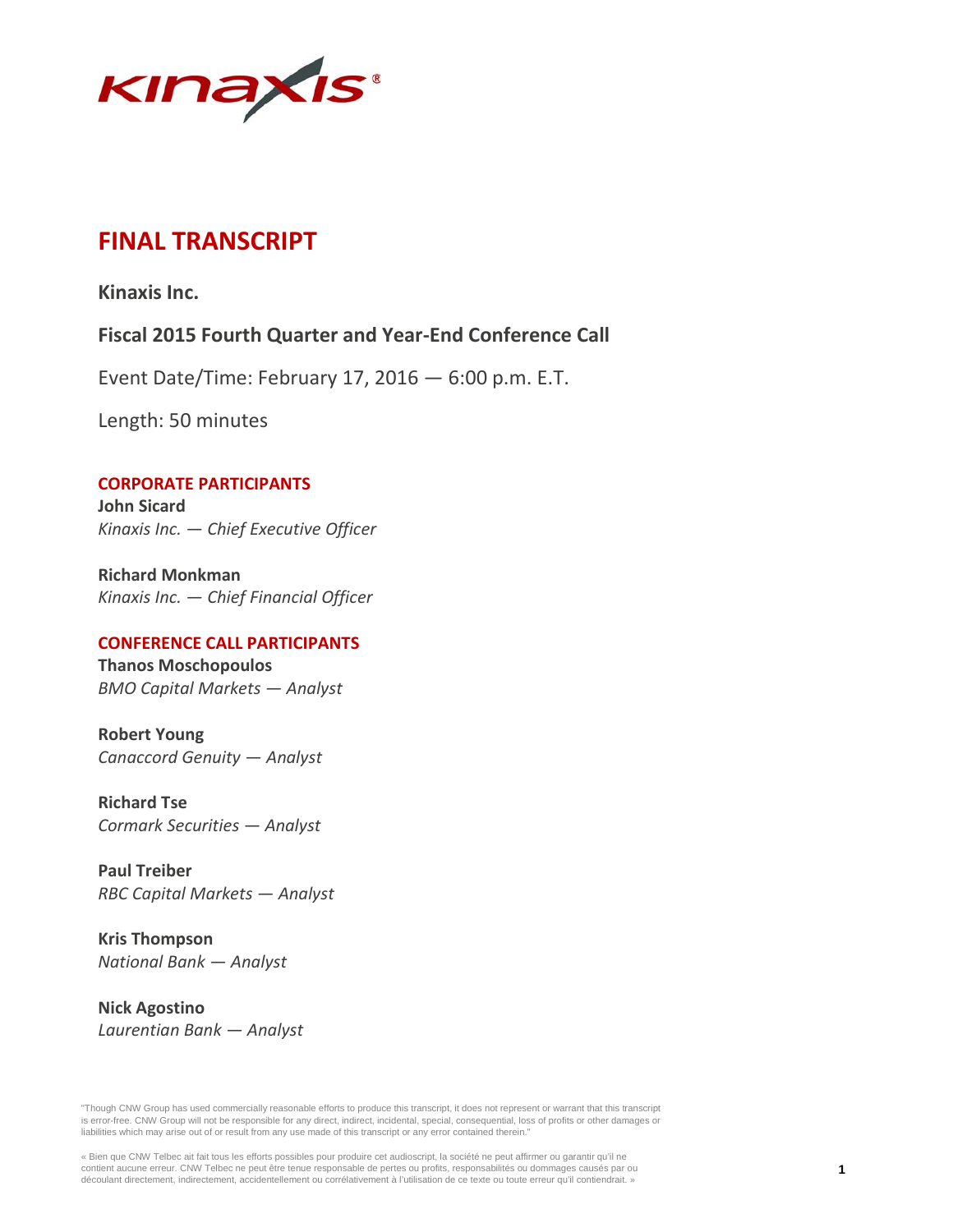

February 17, 2016 — 6:00 p.m. E.T. Kinaxis Inc. Fiscal 2015 Fourth Quarter and Year-End Conference Call

# **PRESENTATION**

### **Operator**

Good afternoon, ladies and gentlemen. Welcome to Kinaxis Inc. Fiscal 2015 Fourth Quarter and Year-End Conference Call. At this time, all participants are in a listen-only mode.

Following the presentation, we will conduct a question-and-answer session. Instructions will be provided at that time for you to queue up for questions.

Before beginning its formal remarks, Kinaxis would like to remind listeners that today's discussion may contain forward-looking statements that reflect current views with respect to future events. Any such statements are subject to risks and uncertainties that could cause actual results to differ materially from those projected in these forward-looking statements. Kinaxis does not undertake to update any forward-looking statements, except as required.

I would like to remind everyone that this call is being recorded today, Wednesday, February 17, 2016.

I would now like to turn the call over to John Sicard, Chief Executive Officer of Kinaxis Inc. Please go ahead, Mr. Sicard.

**John Sicard** — Chief Executive Officer, Kinaxis Inc.

Thank you. Good afternoon, and thank you for joining us. Earlier today we issued our fiscal year 2015 fourth quarter and year-end financial results, a copy of which is available on our website, kinaxis.com. With me on this call is our CFO, Richard Monkman.

<sup>&</sup>quot;Though CNW Group has used commercially reasonable efforts to produce this transcript, it does not represent or warrant that this transcript is error-free. CNW Group will not be responsible for any direct, indirect, incidental, special, consequential, loss of profits or other damages or liabilities which may arise out of or result from any use made of this transcript or any error contained therein."

<sup>«</sup> Bien que CNW Telbec ait fait tous les efforts possibles pour produire cet audioscript, la société ne peut affirmer ou garantir qu'il ne contient aucune erreur. CNW Telbec ne peut être tenue responsable de pertes ou profits, responsabilités ou dommages causés par ou découlant directement, indirectement, accidentellement ou corrélativement à l'utilisation de ce texte ou toute erreur qu'il contiendrait. »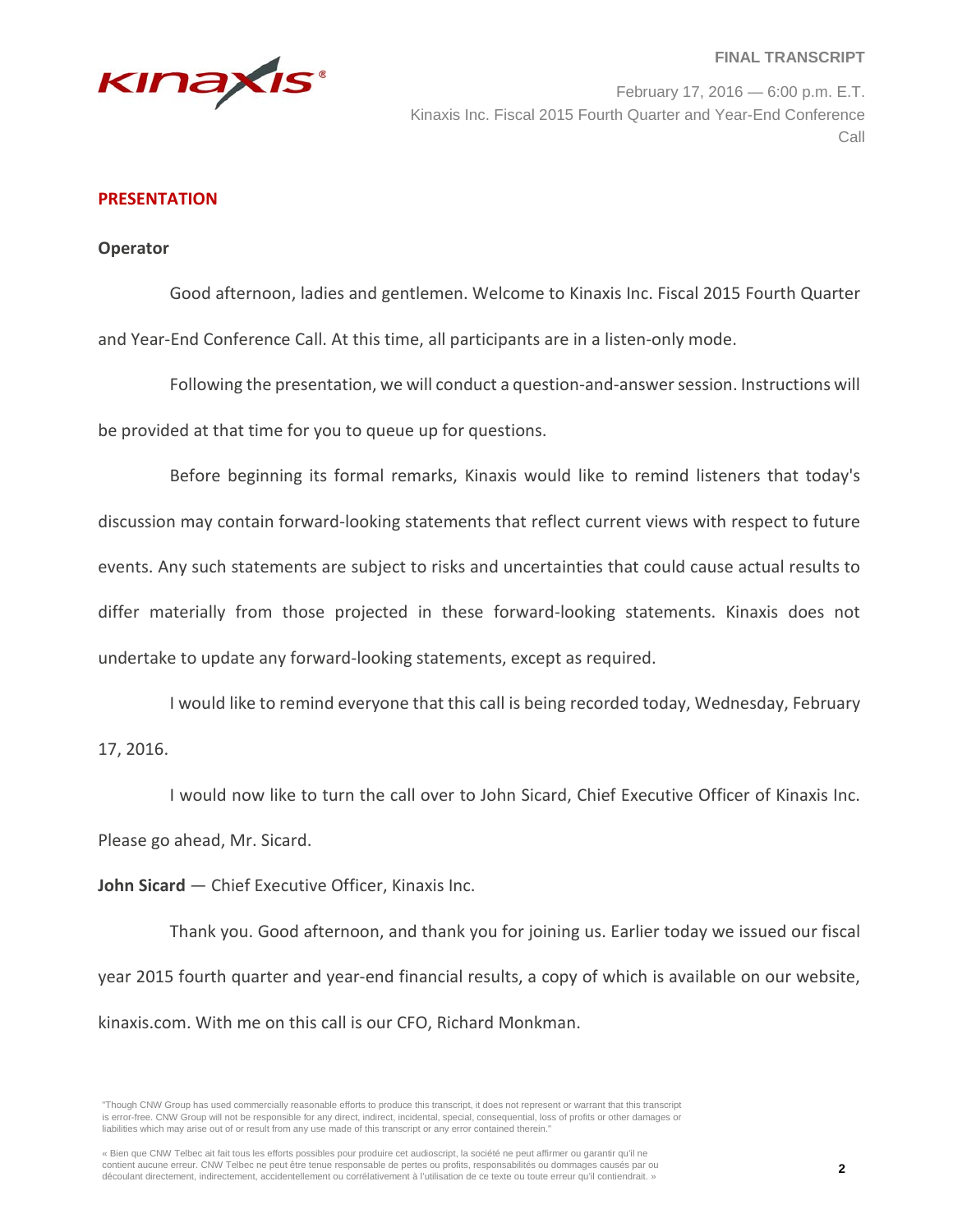

February 17, 2016 — 6:00 p.m. E.T. Kinaxis Inc. Fiscal 2015 Fourth Quarter and Year-End Conference Call

It's a pleasure to be hosting my first conference call with all of you. I'll address the key events from the quarter, and then Richard will review our financial results. I'll then close with a few comments, and we'll open up the line for Q&A.

It was a tremendous year for our RapidResponse platform and the business in general. We continue to deliver top line growth, 30 percent over fiscal 2014, and consistent bottom line results with strong adjusted EBITDA and profit.

This consistent combination of top line growth and strong bottom line performance is unique and sets us apart from the growing pool of cloud-based companies.

Growing profitable is the underlining tenant at Kinaxis. It's the prism through which we operate and make decisions, and it has served us extremely well.

In fact, it's one of the strongest ties as we transition from Doug's leadership to mine. And we will continue to practice it in order to extract the full potential of our RapidResponse platform as the preeminent supply chain management solution.

On that front, we are entering 2016 with very strong momentum. Our tight relationship with Accenture continues to fortify and mature.

The channel pipeline is growing, and we are actively collaborating on new sales campaigns with the Accenture team. We hold regular strategy sessions each quarter with the executive sponsors from both organizations.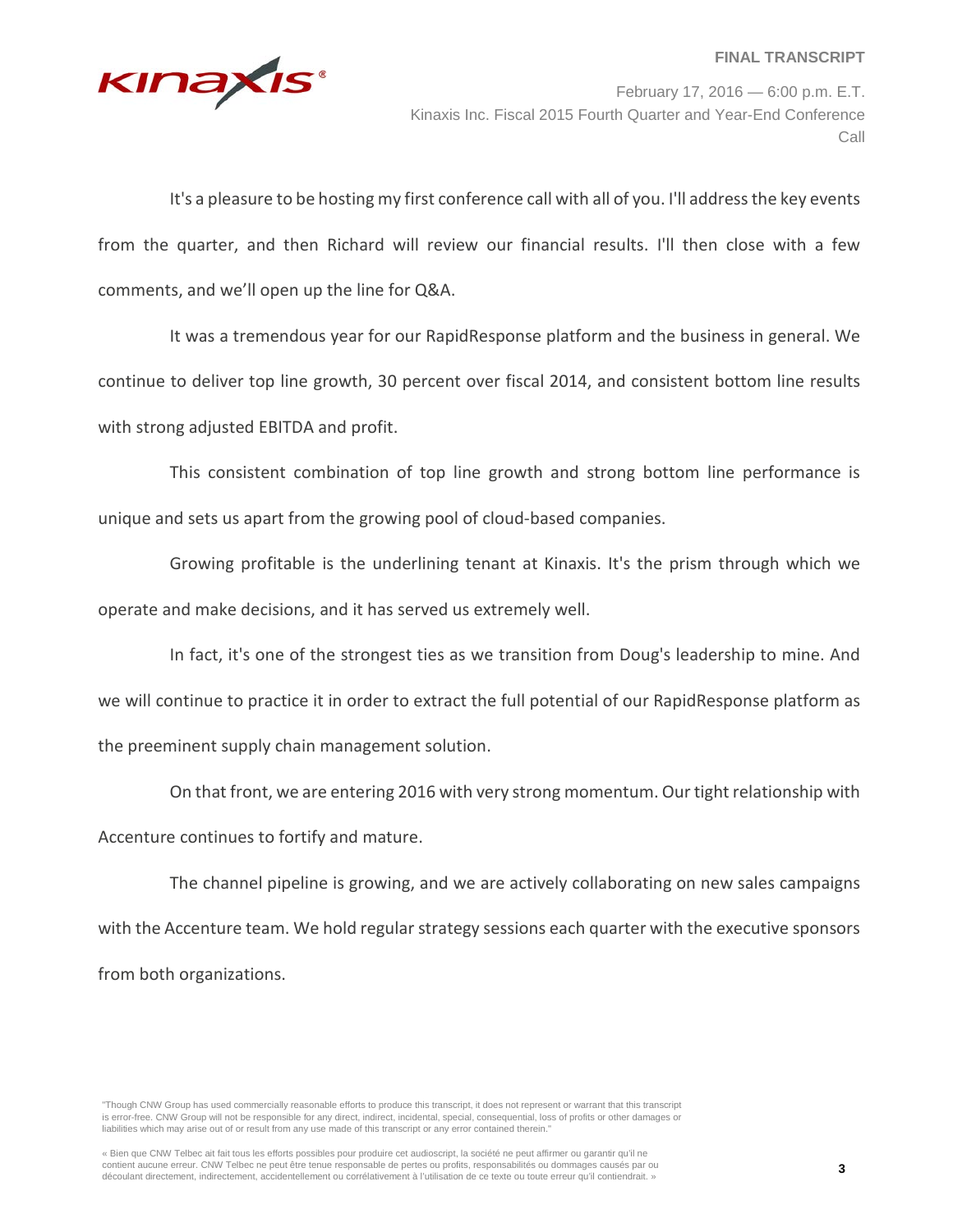

February 17, 2016 — 6:00 p.m. E.T. Kinaxis Inc. Fiscal 2015 Fourth Quarter and Year-End Conference Call

We've established rigorous and common performance framework for reporting purposes. And Accenture professionals are taking advantage of our certification program to validate the depth, consistency, and quality of their RapidResponse expertise.

When you enter a partnership like this you're bound to learn valuable things from one another. Our collaboration with Accenture has been fascinating in that regard.

Accenture leads with a potent point of view that is broader than just software, which is a new approach for us. They connect and communicate with finance, marketing, sales, operations, and manufacturing. That allows them to lead sales from a perspective that is at the very highest level of an organization.

We continue to invest heavily in our partnership channel relationships with Accenture and others. I firmly believe that as we grow and mature with these global partners they will become an increasingly important component of our growth.

Another area of the business that is demonstrating tremendous momentum is our knowledge service investment. We believe this initiative will be a key driver for longer-term growth, as well as partner success.

A key element of this initiative is the certification program I mentioned earlier. While only recently launched this program, we have already certified tens of consultants, both independents and partner consultants, and the number is growing with every passing month.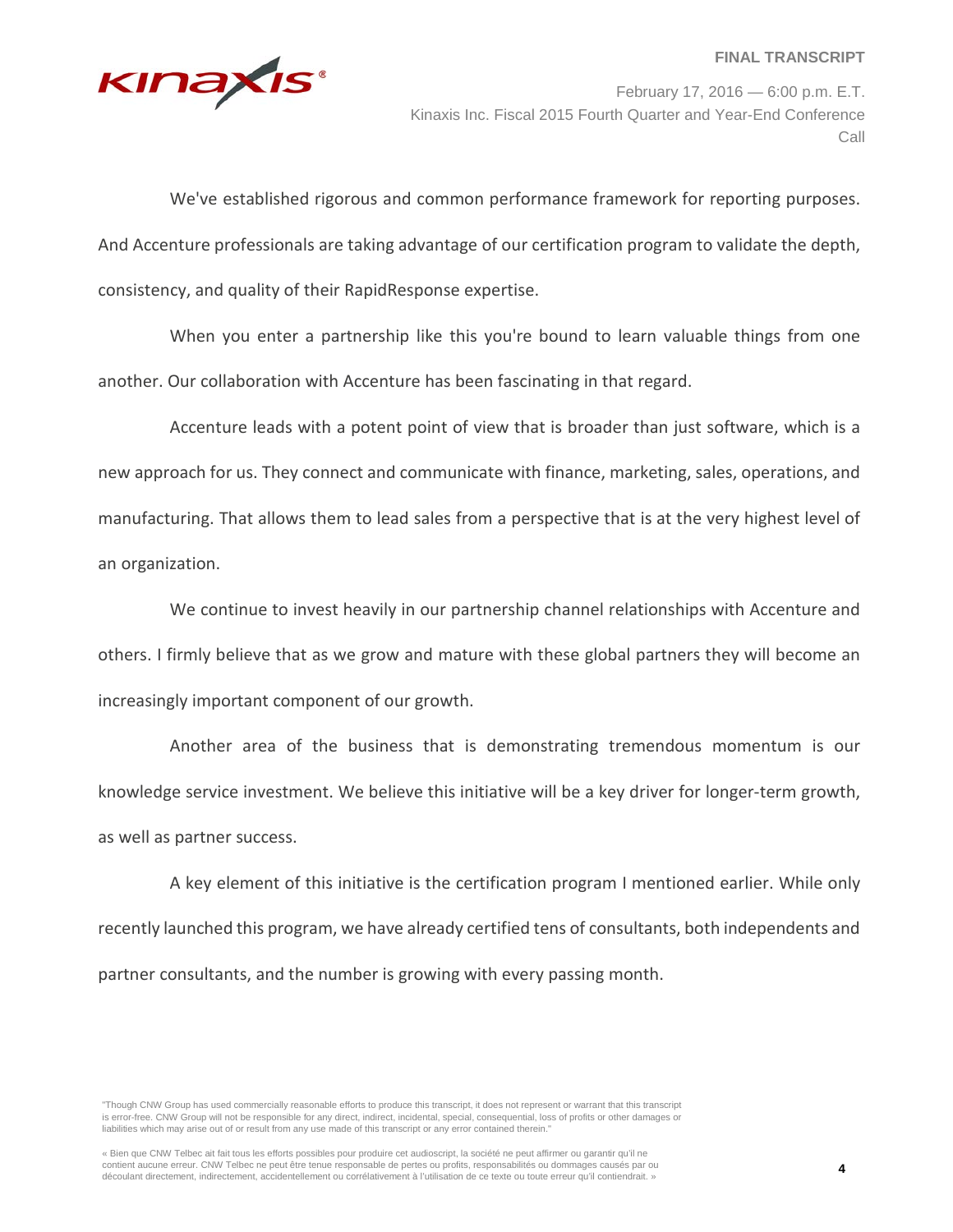

February 17, 2016 — 6:00 p.m. E.T. Kinaxis Inc. Fiscal 2015 Fourth Quarter and Year-End Conference Call

Knowledge service is a key part of our land and expanse strategy. In addition to expanding the number of qualified deployment partners, it assists existing customers to further leverage their investment in RapidResponse within their organization. It also helps customers appreciate and expand value of RapidResponse through new applications.

We are also showing momentum in the calibre of talent we are attracting. Angel Mendez is a great example. He joined our Board earlier this year and is already contributing to our strategy and growth. Widely recognized, he brings an expertise and credibility in supply chain management, and an established network of peers in the sector that we believe will be valuable in the long term.

But what I am most excited about is his ability to translate innovation into real-world practice and maximize the value from it. His vast experience in highly volatile, fast moving, and global supply chain environments will not only contribute to our roadmap, but will help others gain the confidence and courage required to take the first step towards transformation.

With that, I'll turn it over to Richard for an overview of the financials. Richard?

**Richard Monkman** — Chief Financial Officer, Kinaxis Inc.

Thank you, John, and good evening. As a reminder, all figures reported on today's call are in US dollars under IFRS.

Revenue increased 29 percent and 30 percent in the fourth quarter and full year periods, respectively, to 24.2 million and 91.3 million. Revenue is driven predominantly by our base of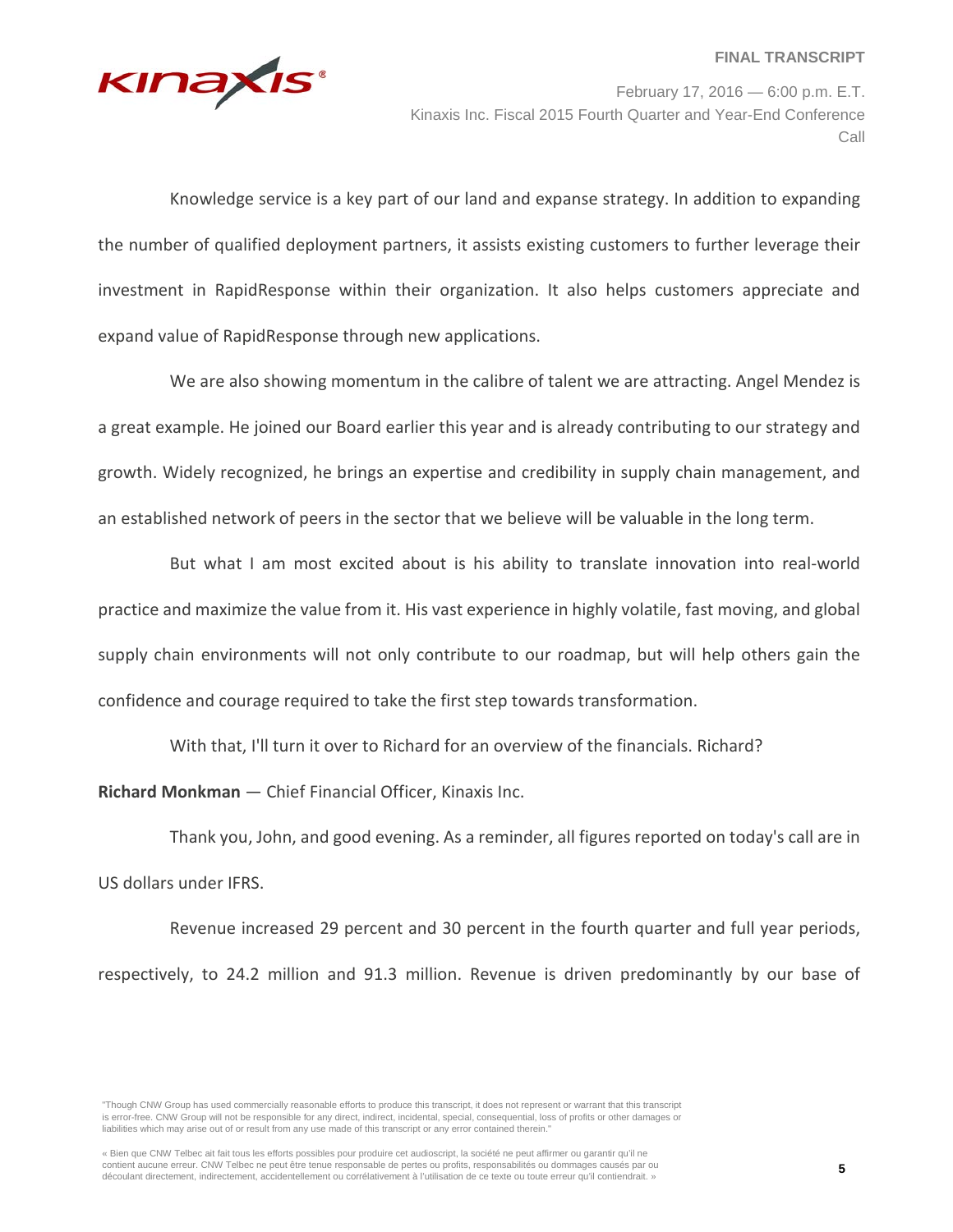

February 17, 2016 — 6:00 p.m. E.T. Kinaxis Inc. Fiscal 2015 Fourth Quarter and Year-End Conference Call

subscription revenue, which increased by 22 percent and 28 percent in the fourth quarter and full year periods, respectively, to 17 million and 65.2 million.

We continue to see strong demand from the world's largest companies for our innovative supply chain management solutions. Our customer base is diversified across multiple market verticals. Our pipeline remains strong; we address complex challenges for large enterprises.

As we have discussed before, our sales cycles are often 9 months to 18 months. As such, even at this date we are actively working with prospective customers for 2017 funded transactions. However, once we acquire a new account we tend towards becoming part of their business fabric. Our retention remains high: over 100 percent net revenue dollar retention.

In addition, our long-term contracts provide for a high level of visibility into our forward 12 months of revenue. This model supports our ability to provide full year guidance with confidence.

Professional services remains a strong contributor as new customers deploy and existing customers expand their applications. Professional services revenue increased by 49 percent and 41 percent in the fourth quarter and full periods, respectively, to 7 million and 25 million.

While the clear majority of our total revenue is recurring, subscription revenue, it is important to keep in mind that professional services are a key part of subscription enablement. Further, these efforts drive customer satisfaction and retention.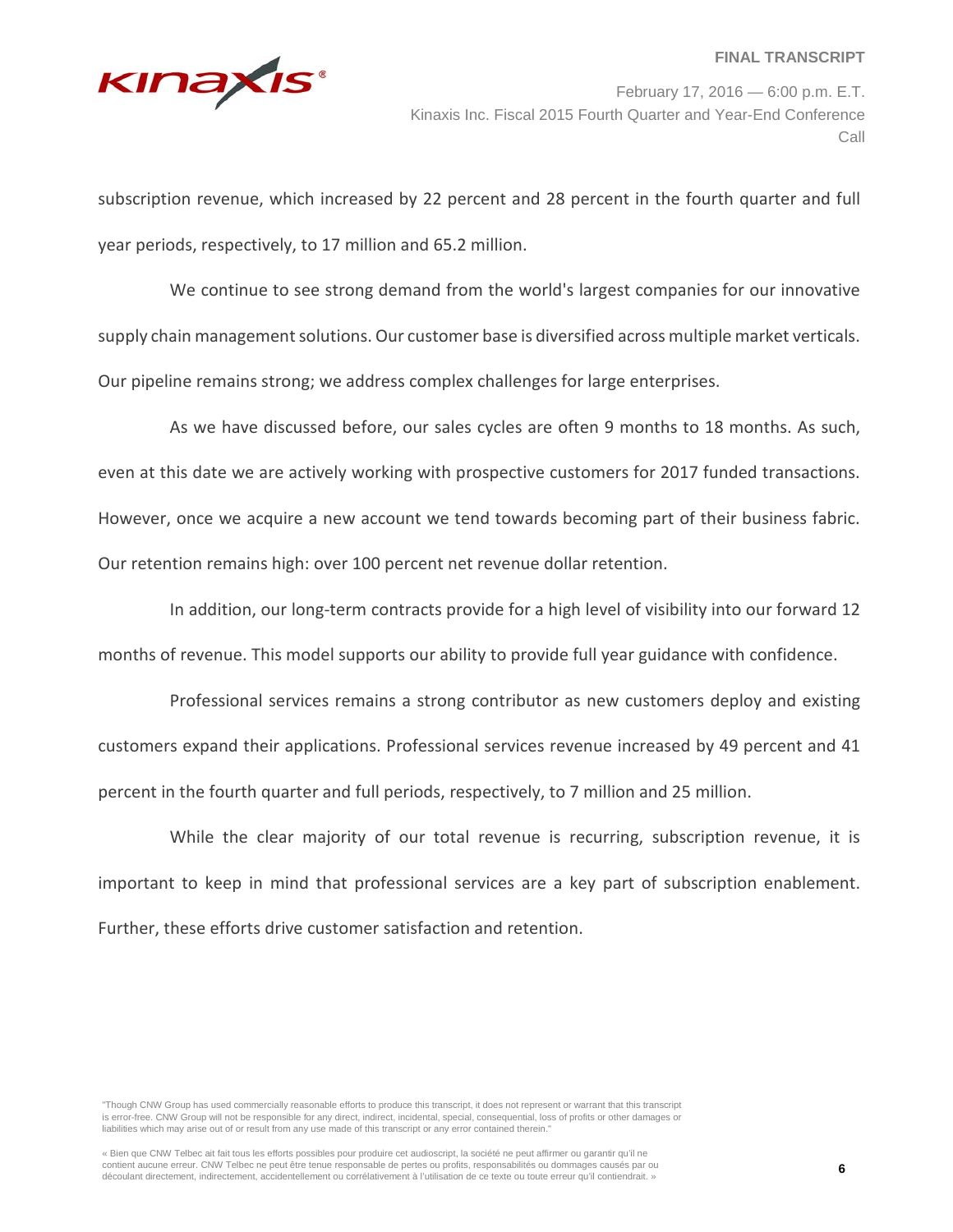

February 17, 2016 — 6:00 p.m. E.T. Kinaxis Inc. Fiscal 2015 Fourth Quarter and Year-End Conference Call

Gross profit increased by 30 percent and 33 percent for the fourth quarter and full year periods, respectively, to 17.4 million and 65.5 million. Our gross profit remains strong at 72 percent in both periods. This is higher than the corresponding periods last year.

Adjusted EBITDA increased 88 percent and 86 percent for the fourth quarter and full year periods, respectively, to 7.1 million and 30 million. These improvements were a result of revenue growth outpacing cost, which were further supported by favourable impact of foreign exchange rates. Approximately 35 percent of our expenses are in Canadian dollars.

Net profit was 1.3 million, or \$0.05 per basic and diluted share for the fourth quarter and 12.7 million, or \$0.53 per basic and \$0.50 per diluted share for the full year period.

Our income tax expense and effective rate increased in the quarter due to the strong results, as well as FX changes. While our results are reported in US dollars, the parent company is Canadian. Given the extent of our US dollar cash balance and strength of our balance sheet, we realized significant taxable FX gains in our Canadian parent.

We will continue to hold the majority of our balances in US dollars, which may result in future gains or losses depending upon the future performance of the Canadian dollar.

Cash generated by operating activities was 8.5 million and 45.2 million for the fourth quarter and full year periods, respectfully, an increase from 1.3 million and 6.3 million in the corresponding periods last year. The full year period improvement includes the prepayment of a multiyear subscription of approximately \$20 million that I referenced in prior calls.

<sup>&</sup>quot;Though CNW Group has used commercially reasonable efforts to produce this transcript, it does not represent or warrant that this transcript is error-free. CNW Group will not be responsible for any direct, indirect, incidental, special, consequential, loss of profits or other damages or liabilities which may arise out of or result from any use made of this transcript or any error contained therein."

<sup>«</sup> Bien que CNW Telbec ait fait tous les efforts possibles pour produire cet audioscript, la société ne peut affirmer ou garantir qu'il ne contient aucune erreur. CNW Telbec ne peut être tenue responsable de pertes ou profits, responsabilités ou dommages causés par ou découlant directement, indirectement, accidentellement ou corrélativement à l'utilisation de ce texte ou toute erreur qu'il contiendrait. »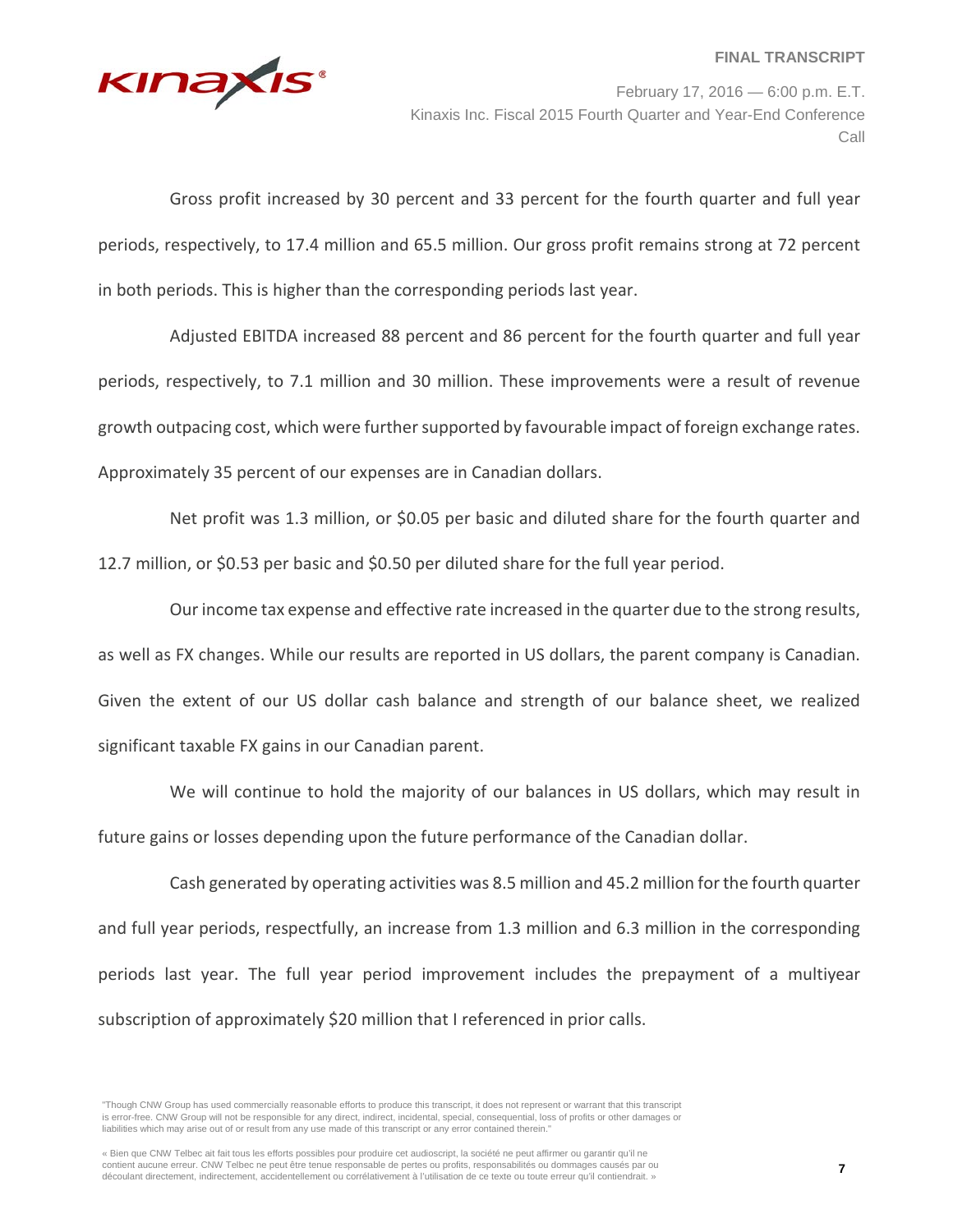

February 17, 2016 — 6:00 p.m. E.T. Kinaxis Inc. Fiscal 2015 Fourth Quarter and Year-End Conference Call

We expect to continue to invest in the business throughout 2016 as we build scale and surpass 100 million in revenue. We expect sales and marketing expense to grow in line with the business and to be in a range of approximately 23 to 25 percent of total revenue. We further expect net research and development expenses to be in the range of 19 to 22 percent of total revenue.

We believe these investments are appropriate to position us for long-term growth. They directly impact the initiatives that John referenced as growth drivers, specifically channel partners and knowledge services, as we scale the business through customer success. We believe that investors recognize that we have built a business that delivers top line growth with consistent longterm profitability and cash flow.

While the capital markets may be turbulent, our confidence in business fundamentals remain steadfast. We work with very large enterprises addressing their critical business challenges, and we support them in driving savings while strengthening their relationship with customers.

We have a long track record of delivering positive cash flow and solid bottom line performance dating back to 2008. While no sector or business is immune to economic cycles, the maturity of our model, the diversity of our revenue base, and the strength of our innovative product provides us with sustained confidence.

In today's release we established our full year 2016 financial guidance. Based on the existing contract backlog and the strength of our sales funnel, we expect annual revenue for fiscal 2016 to be in the range of 107 million to 110 million.

<sup>&</sup>quot;Though CNW Group has used commercially reasonable efforts to produce this transcript, it does not represent or warrant that this transcript is error-free. CNW Group will not be responsible for any direct, indirect, incidental, special, consequential, loss of profits or other damages or liabilities which may arise out of or result from any use made of this transcript or any error contained therein."

<sup>«</sup> Bien que CNW Telbec ait fait tous les efforts possibles pour produire cet audioscript, la société ne peut affirmer ou garantir qu'il ne contient aucune erreur. CNW Telbec ne peut être tenue responsable de pertes ou profits, responsabilités ou dommages causés par ou découlant directement, indirectement, accidentellement ou corrélativement à l'utilisation de ce texte ou toute erreur qu'il contiendrait. »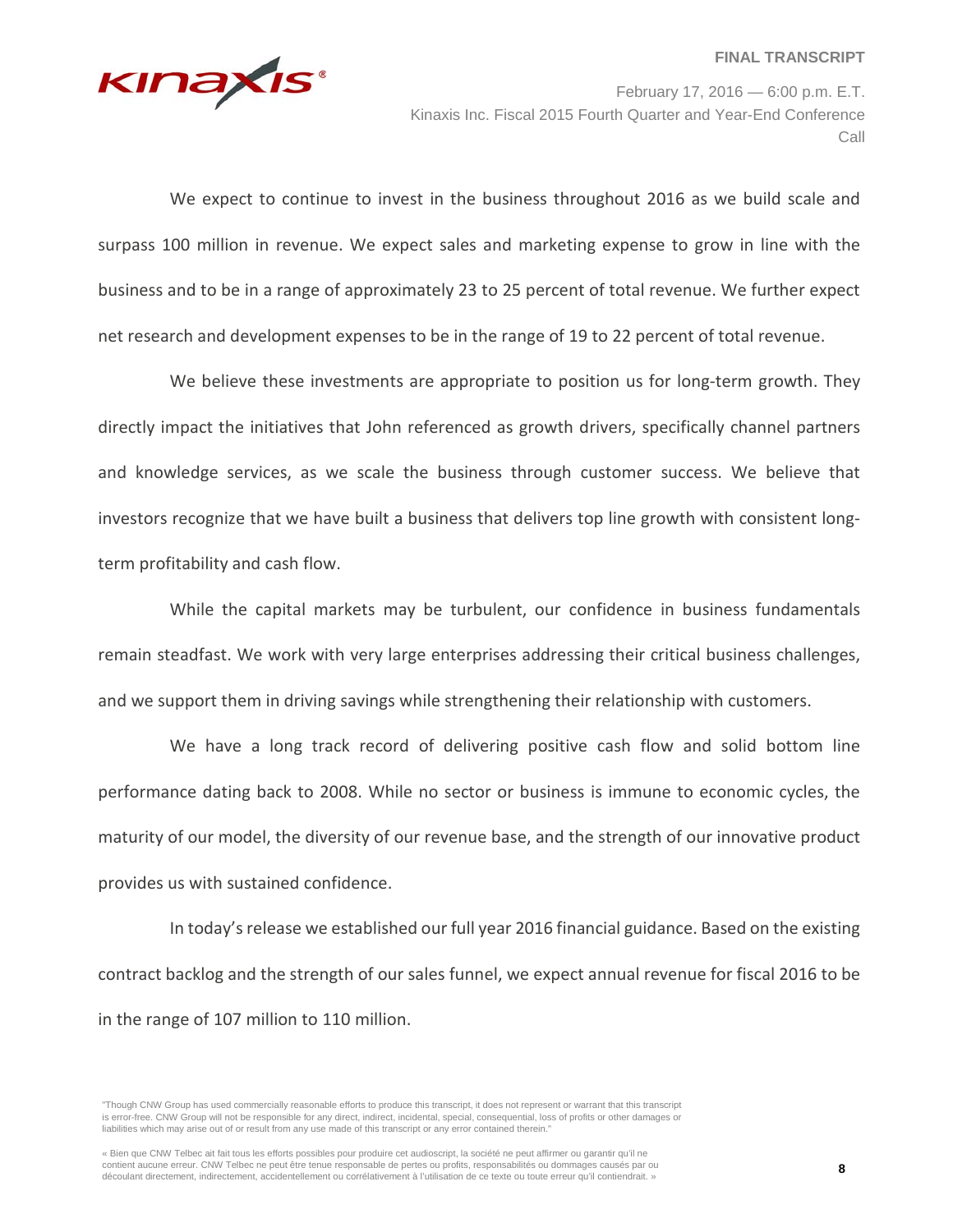

February 17, 2016 — 6:00 p.m. E.T. Kinaxis Inc. Fiscal 2015 Fourth Quarter and Year-End Conference Call

Subscription revenue will continue to be the key growth driver. We expect annual subscription revenue to grow between 20 and 22 percent.

We would like to further clarify that this growth guidance does factor in an expected loss of approximately 2 million in 2016 run rate revenue from a long-term customer that has undergone a significant change in business, and whose contract we do not expect to renew. This contract expires on June 30, 2016, and was fully paid for.

The visibility of our long-term revenue continues to provide support to invest with confidence and future growth. While we have highlighted a number of key investments, we intend to maintain our strong margins. We expect annual adjusted EBITDA to be in the range of 24 to 28 percent of total revenue in fiscal '16.

With that, I turn it back over to John.

#### **John Sicard**

Thanks, Richard. As you have heard, it has been a great 2015. We have a robust pipeline of prospects that we're working to bring on board.

Three weeks ago, Gartner published their second edition of the Magic Quadrant for Supply Chain Planning System of Record. For the second time we were placed in the leadership position.

Kinaxis was thrilled to be recognized as further accelerating our position in this wellregarded report. Gartner's recognition is an exceptional and objective reference tool for Kinaxis.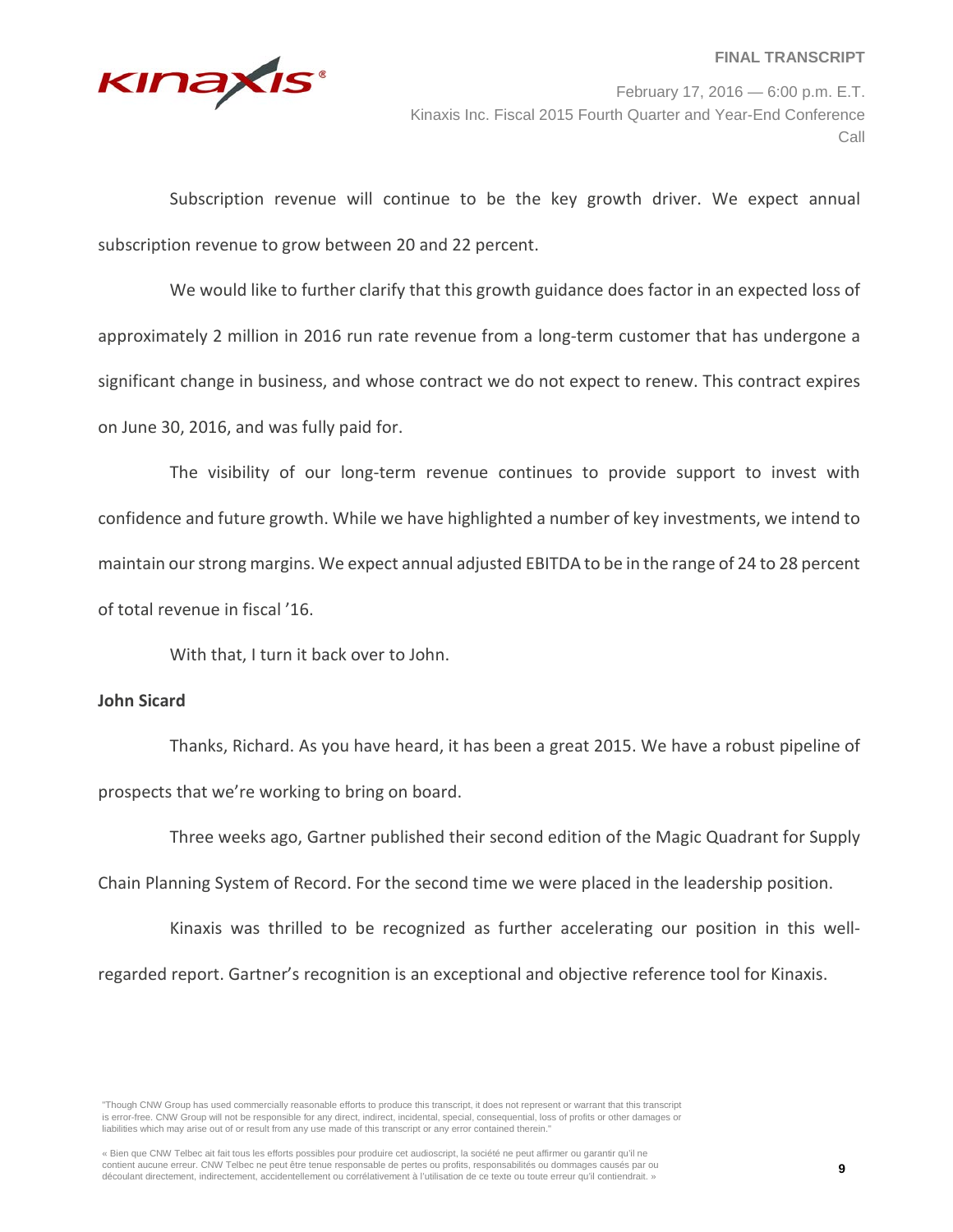

February 17, 2016 — 6:00 p.m. E.T. Kinaxis Inc. Fiscal 2015 Fourth Quarter and Year-End Conference Call

Senior executives in both IT and business consider these recommendations when selecting software vendors. And we are pleased they will find us in the pole position, which is furthest for execution and vision within the leadership quadrant.

Before turning it over for questions I would like to thank Doug Colbeth, our Chairman, for his continued his support and past contributions. Doug continues to lead our partnership channel initiative with Accenture and others.

Over the past 22 years with Kinaxis I have had the pleasure of experiencing its evolution and growth and collaborating on strategies that have led us to where we are today. Through having held key roles in just about every area of the Company and also having had the pleasure of working directly with many of our largest customers and partners over the years I've gained a unique understanding of both the challenges and opportunities surrounding our business. More importantly, I'm surrounded by an exceptionally talented team driven by a hunger for continuous innovation.

In many ways I feel as though the bigger journey is just getting started. We confidently look forward to 2016 and the years to come.

On behalf of Kinaxis, I would like to thank you for supporting, and as always, for taking time to join us.

With that, I'll turn the line over to the Operator for Q&A.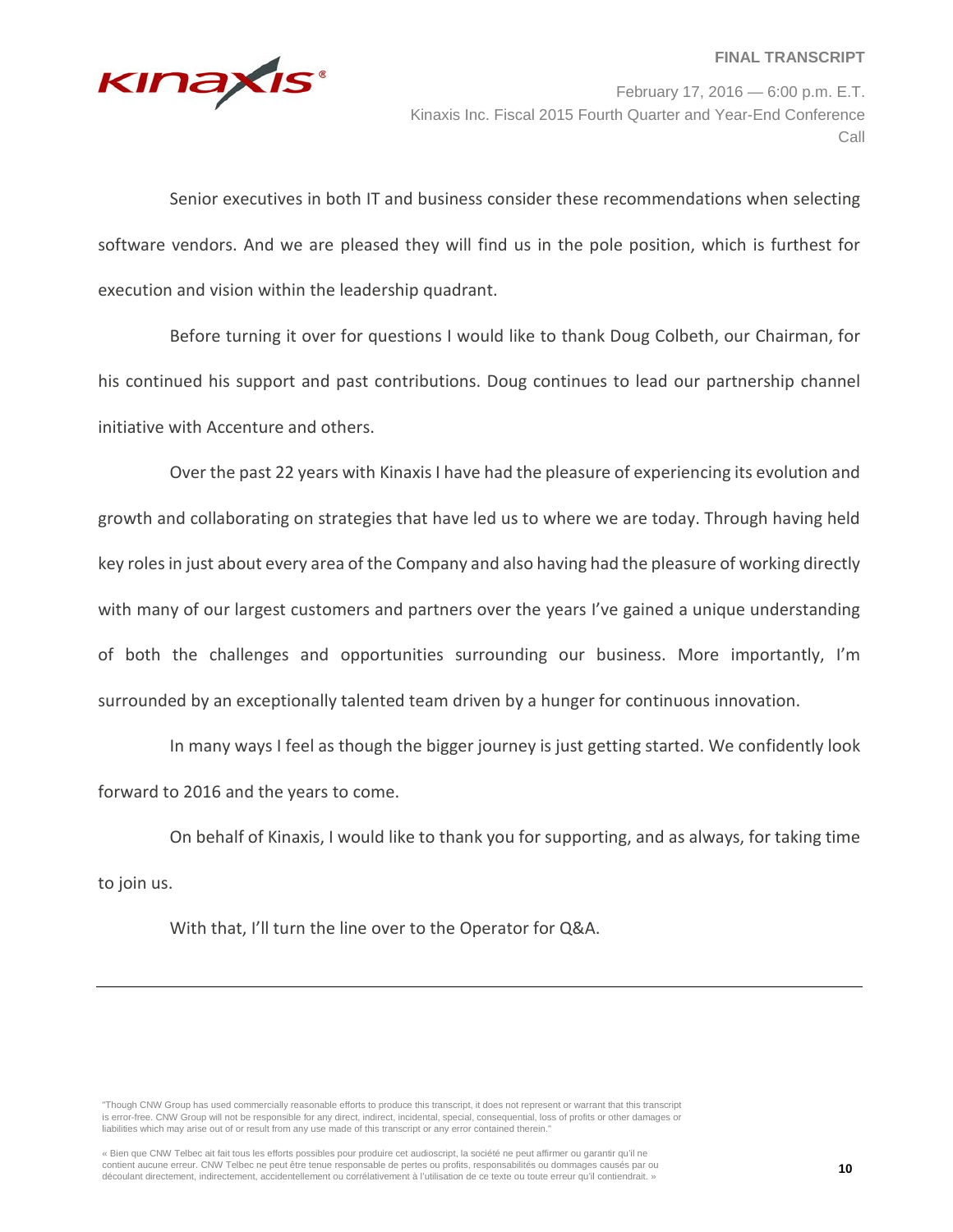

February 17, 2016 — 6:00 p.m. E.T. Kinaxis Inc. Fiscal 2015 Fourth Quarter and Year-End Conference Call

# **Q&A**

### **Operator**

At this time, I'd like to remind everyone in order to ask a question, it is \*, followed by the number 1 on your telephone keypad. We will pause for just a moment to compile the Q&A roster.

The first question comes from the line of Thanos Moschopoulos from BMO Capital Markets. Your line is open.

#### **Thanos Moschopoulos** — BMO Capital Markets

Hi. Good afternoon. John, there's been some commentary from a number of enterprise software companies recently regarding the slowing macro environment. And I guess I maybe know the answer to this from looking at your guidance, but what would you say as far as what you're seeing in your pipeline and whether or not customers are expressing any caution in that regard?

#### **John Sicard**

Well, thanks, Thanos, for that question. We're actually not seeing any slowdown in the pipeline. On the contrary the pipeline is very, very healthy. And recent macroeconomic conditions hasn't negatively impacted the sales funnel whatsoever.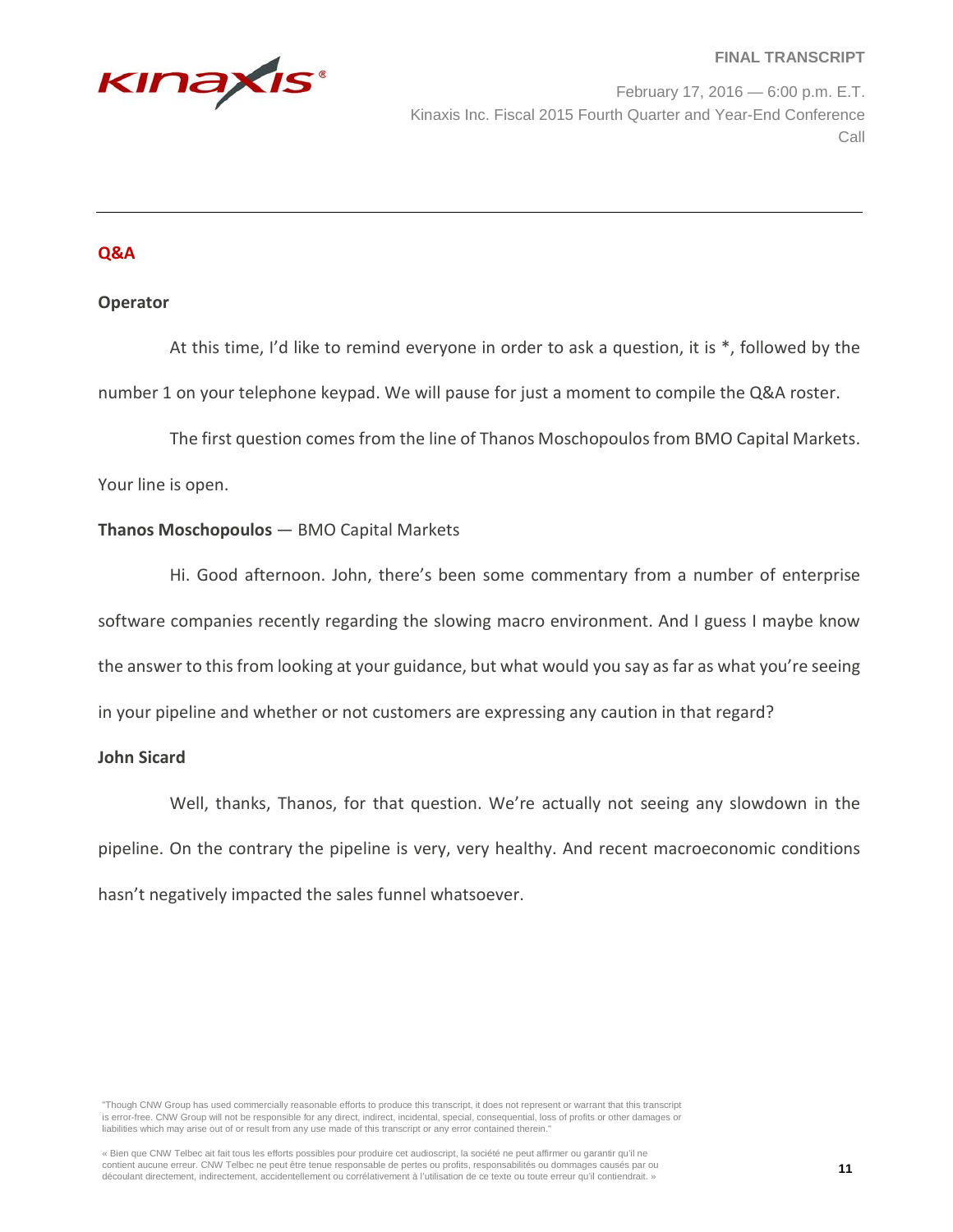

February 17, 2016 — 6:00 p.m. E.T. Kinaxis Inc. Fiscal 2015 Fourth Quarter and Year-End Conference Call

# **Thanos Moschopoulos**

That's great to hear. And maybe could you give us some colour as far as how the pipeline's evolved since we last spoke, given the context of the recent Gartner report; given that it's been a few more weeks now with the Accenture relationship underway?

# **John Sicard**

Sure. Well, certainly the partnership strategy, as I stated, is maturing and is definitely strengthening. And that is manifesting itself through I'll call it an augmentation of the pipeline that is being led by the partner initiative, which is exactly what we had anticipated happening as that initiative matures and as the relationship with them strengthens.

So I would say from the last time we spoke the pipeline is stronger than it was. And I think that's well reflected in the guidance that you just heard.

# **Thanos Moschopoulos**

Great. Then maybe one for Richard; you gave us, I guess, your target range for sales and marketing for the year. But how should we think about seasonality and the sales and marketing line heading to Q1? Given conferences and given sales commissions would you expect that possibly to be lower than Q4 levels? Or should be it higher?

#### **Richard Monkman**

I think, Thanos, as you know, we take a—we're quite conservative with regards to expense management. Everything is taken as a period cost, but our business cycle does have certain trends.

<sup>&</sup>quot;Though CNW Group has used commercially reasonable efforts to produce this transcript, it does not represent or warrant that this transcript is error-free. CNW Group will not be responsible for any direct, indirect, incidental, special, consequential, loss of profits or other damages or liabilities which may arise out of or result from any use made of this transcript or any error contained therein."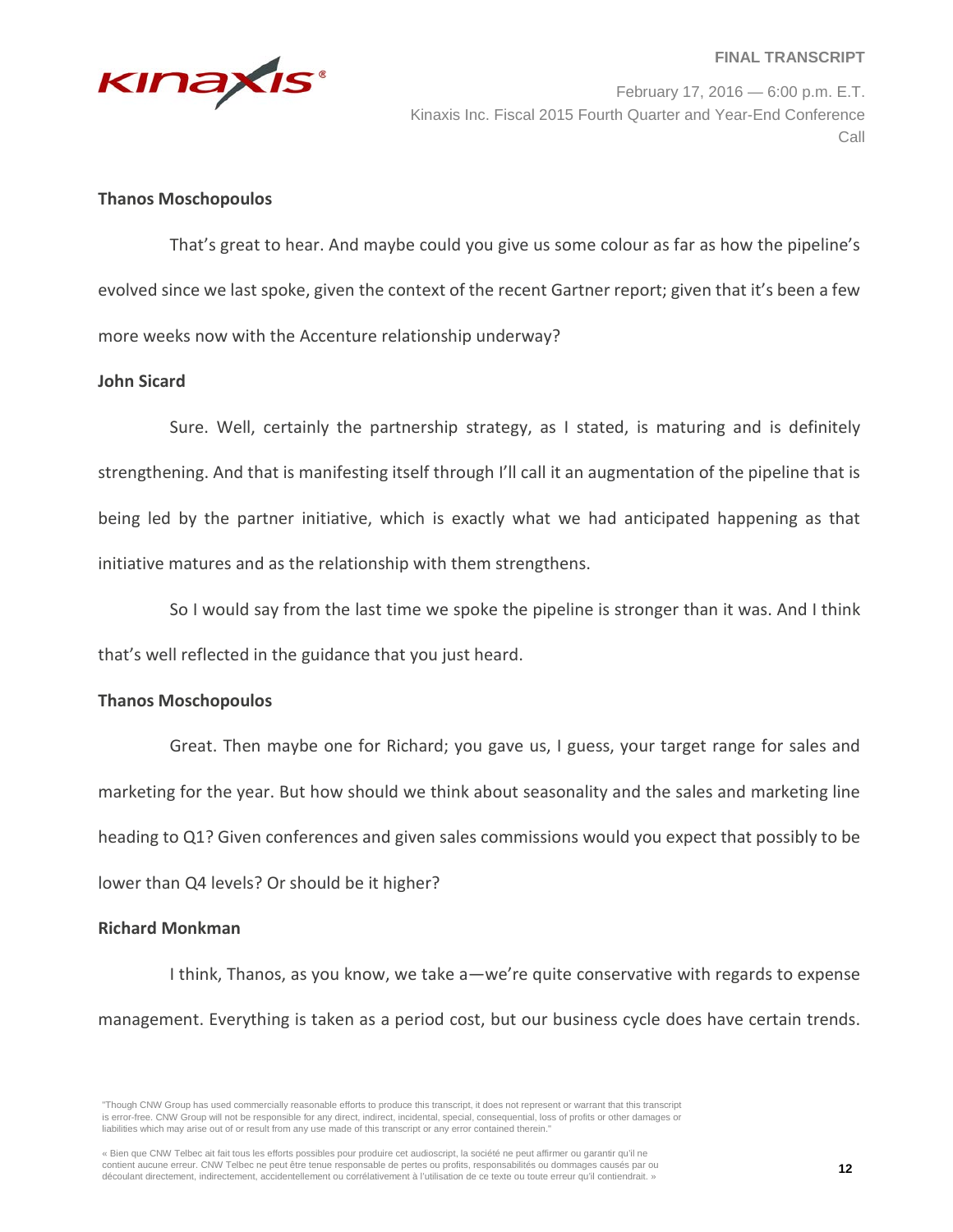

February 17, 2016 — 6:00 p.m. E.T. Kinaxis Inc. Fiscal 2015 Fourth Quarter and Year-End Conference Call

So I think you'll see those trend continue. Specifically, on sales and marketing fourth quarter does tend to be higher than the other quarters.

As you noted our conference, in particular our customer conference Kinexions, as well as

some other partner conferences that we're sponsoring are—just continue to grow in stature and size.

And then it's not uncommon for the sales teams to be in an accelerated position in Q4.

So I think, Thanos, the trends that you've seen in the last two years will continue.

#### **Thanos Moschopoulos**

Great. Thanks, guys. I'll pass the line.

# **Operator**

As a reminder, to ensure all the analysts have an opportunity to ask questions, please limit yourself to two or three questions, and if you wish any further questions you may reenter the queue by entering \*, 1.

The next question comes from the line of Robert Young from Canaccord Genuity. Your line is open.

# **Robert Young** — Canaccord Genuity

Hi. Good evening. Wanted to ask about the pro services guidance; it looks as though it's quite a bit higher. I think the last time you'd given sort of a quarterly guidance it was 5.5 million plus or minus 20 percent, so this seems quite a bit higher. I was wondering if you could talk about some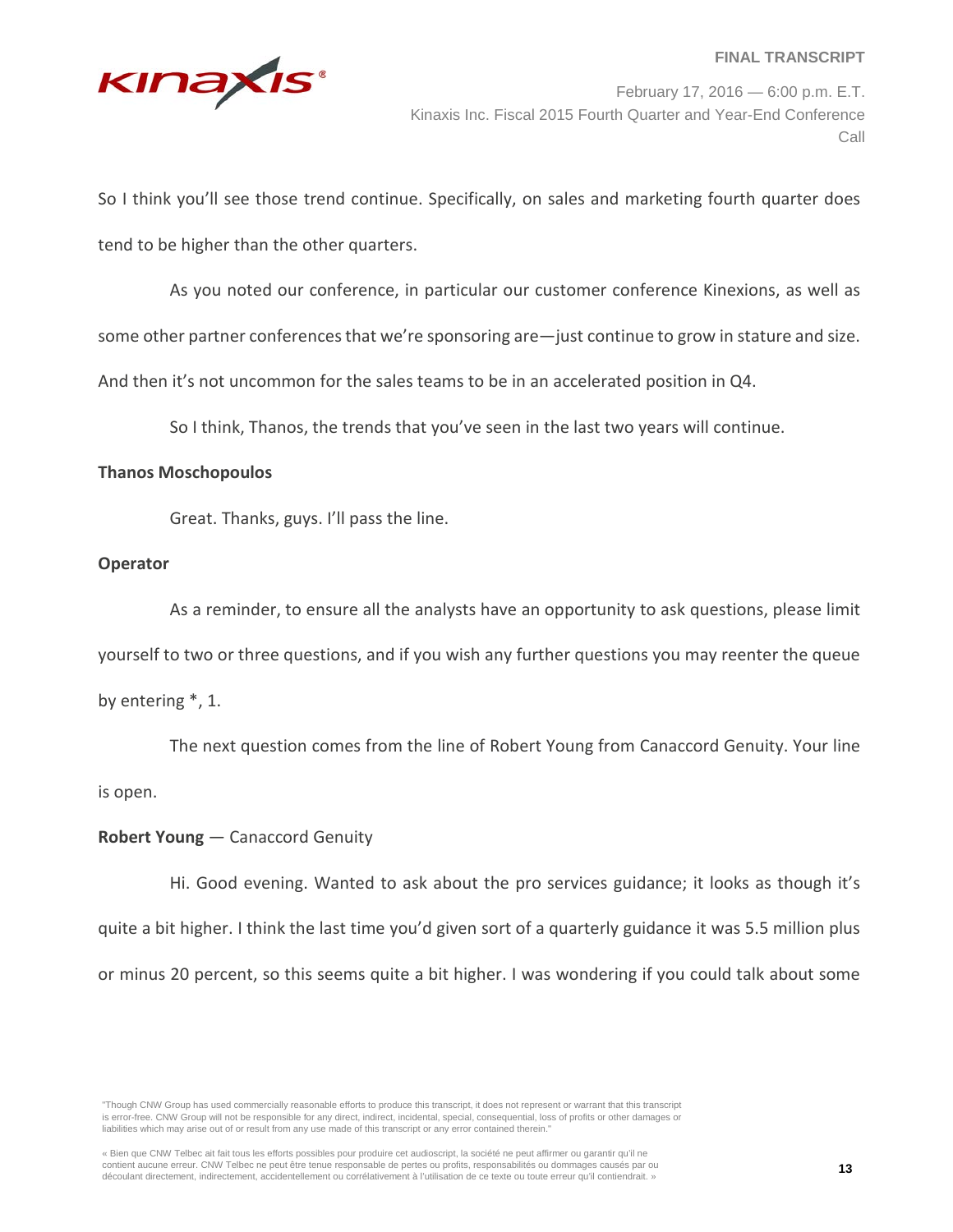

February 17, 2016 — 6:00 p.m. E.T. Kinaxis Inc. Fiscal 2015 Fourth Quarter and Year-End Conference Call

of the seasonality. Is it still expected to be Q2, Q4 strength? And then what is driving the higher pro services? And maybe some colour around the capacity that you have for growth there.

#### **Richard Monkman**

Well, just starting in reverse, we have significant capacity for growth. As you know, Rob, we always have focused professional services as a subscription-enablement business. But of late we've continued to expand the capabilities of our partners. And we have trained a number of partners and continue to train additional partners. So we're very, very comfortable with regards to the capacity.

What we're seeing is the growth continuing with regards to new deployments, as well as expansion of existing footprints with customers. Your seasonality, again, you should expect to see similar trends.

We deal with very, very large corporations and longer-term projects. It's not uncommon for projects to be nine months to a year. But inevitably what will happen is in the start of Q1 there'll just be a little bit of uptake time as people—as new businesses finalize budgets, bring people back. We avail ourselves of training. We in fact this quarter had a very significant partner training conference in the beginning.

So you will see a little lighter revenue typically in Q1, but this is predominantly a time and material business. And so you will see fluctuations, as you have in the past. We are guiding to that overall revenue increase and then as I noted the mix. So yes, we did over achieve—well, we actually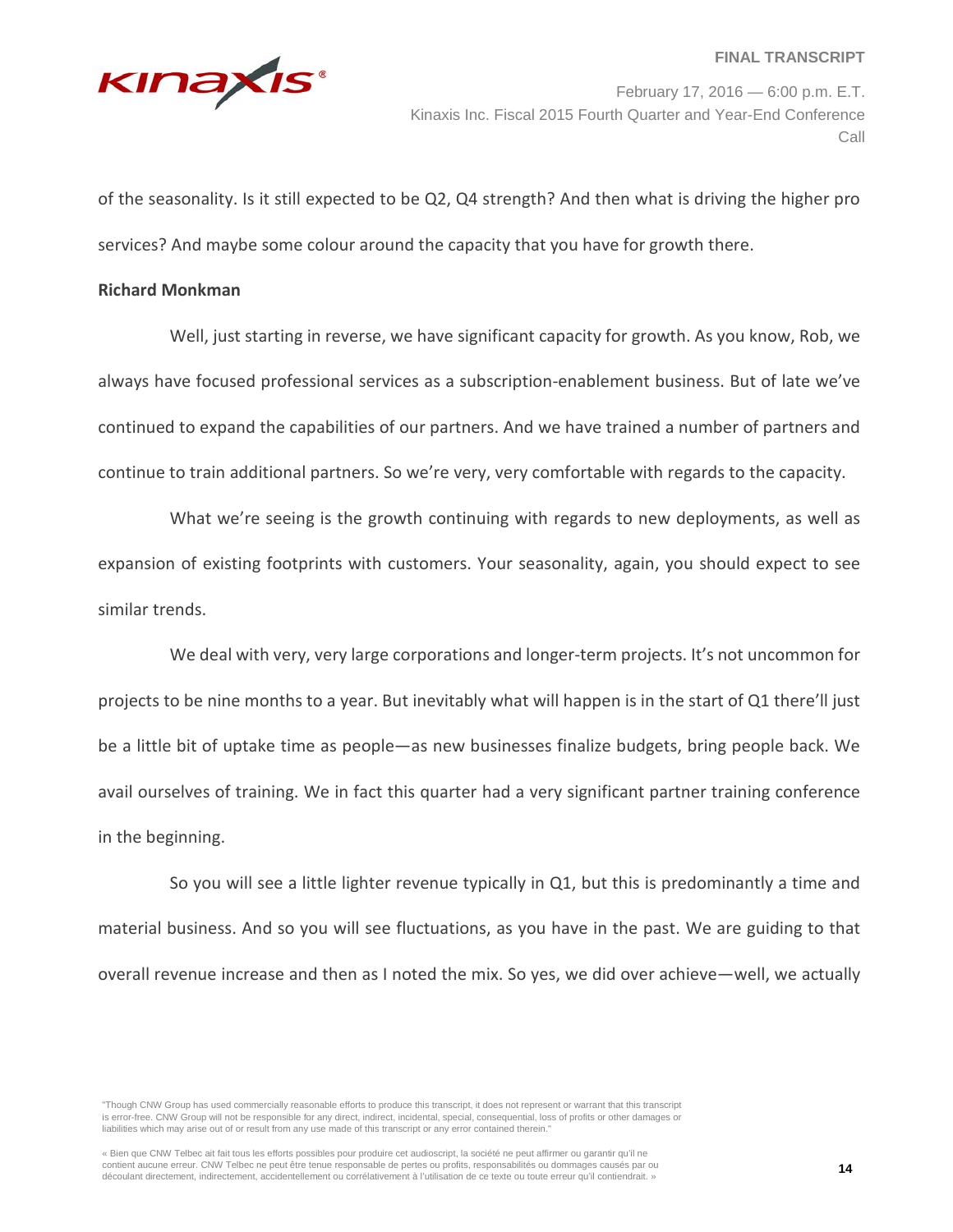

February 17, 2016 — 6:00 p.m. E.T. Kinaxis Inc. Fiscal 2015 Fourth Quarter and Year-End Conference Call

were at the high end of our '15 guidance or overachieved, respectfully, depending upon the component. And I think we'll see the strength of the professional services business continue in '16.

### **Robert Young**

And the underlying drivers of that, is that like the opportunities are getting bigger? Are the customers getting larger; are they getting more complex? Or is it just the volume of new business that's coming through?

#### **Richard Monkman**

It's actually a little bit of everything there, Rob, in that we are getting—we are expanding our footprint into larger, larger deals. The nice thing working with companies—or strategic partners such as Accenture is you do have I love that one of our Board members calls it at bats. You're given a great opportunity at bat and some very, very large deals. And so it is the size of the deal, it's obviously the greater number of deals, and it's a combination of those factors.

# **Robert Young**

Okay. That's great. And then on the Accenture joint initiative I think you said that the sales cycle was around 9 to 18 months in the monologue. Are you seeing any impact from that shortening of the sales cycle with Accenture coming on? And maybe are you seeing change in win rate or a change in the size of opportunities that Accenture's bringing to the mix? Then I'll pass the line.

# **John Sicard**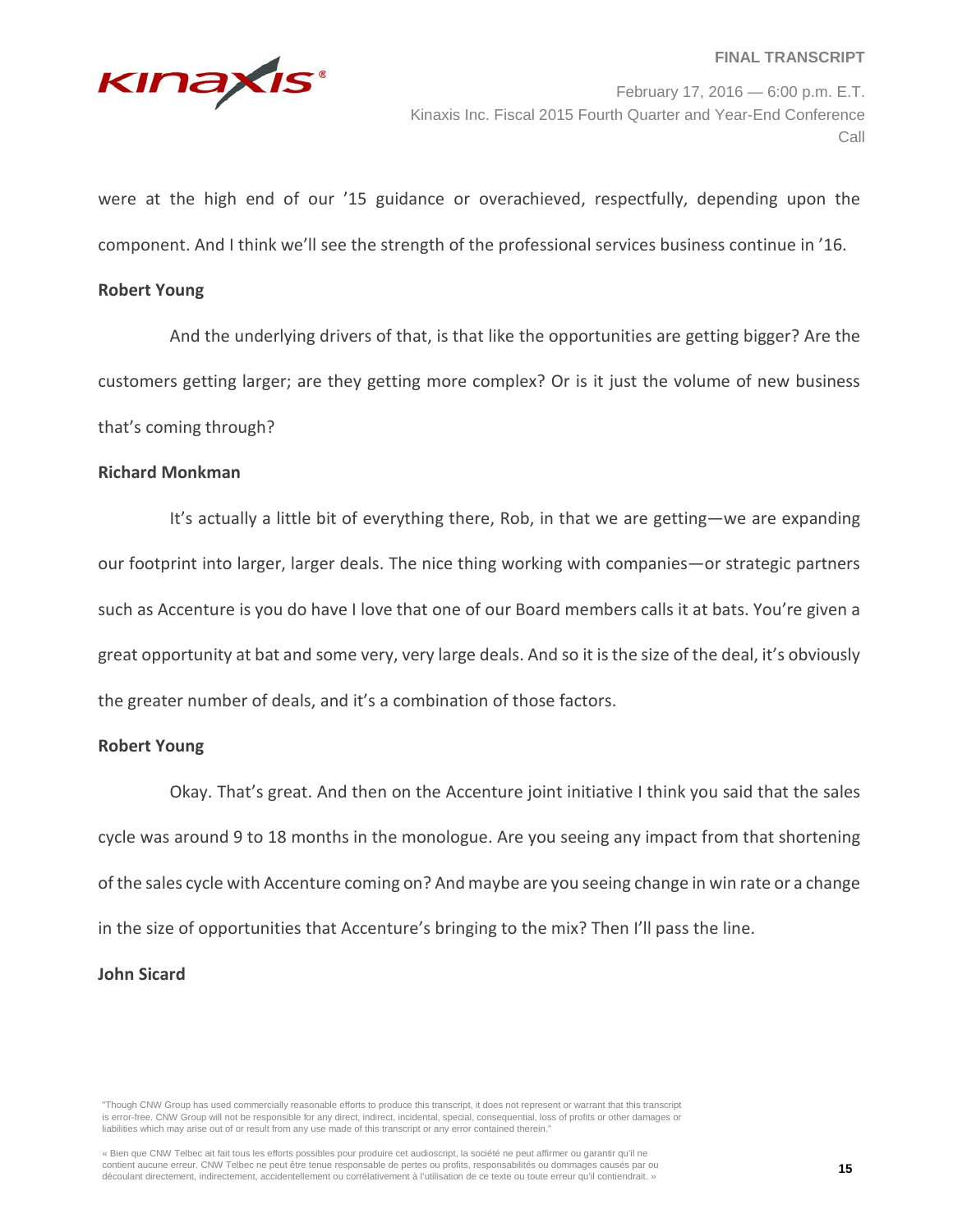

February 17, 2016 — 6:00 p.m. E.T. Kinaxis Inc. Fiscal 2015 Fourth Quarter and Year-End Conference Call

Okay. Great. Thanks, Rob. So in terms of change of mix is definitely Accenture has a very, very broad footprint all over the planet. So we're definitely seeing opportunities outside of our norm, let's just say.

I would say in terms of size of opportunity there are definitely some in the queue that I would classify as enormous. And then there are some that are very atypical for us.

We have not seen a reduction in the sales cycle, call it the lead time or the total lead time for the sale. It still seems to be within the 9- to 18-month time frame. These are quite complex transformations, and as I mentioned with RapidResponse these are companies that are choosing a partner that we become part of their business fabric.

So we haven't seen a shortening of that sales cycle at this point.

# **Robert Young**

Okay. Thanks a lot.

# **John Sicard**

Thanks, Robert.

# **Robert Young**

I'll pass the line.

# **Operator**

The next question comes from the line of Richard Tse from Cormark Securities. Your line is

open.

<sup>«</sup> Bien que CNW Telbec ait fait tous les efforts possibles pour produire cet audioscript, la société ne peut affirmer ou garantir qu'il ne contient aucune erreur. CNW Telbec ne peut être tenue responsable de pertes ou profits, responsabilités ou dommages causés par ou découlant directement, indirectement, accidentellement ou corrélativement à l'utilisation de ce texte ou toute erreur qu'il contiendrait. »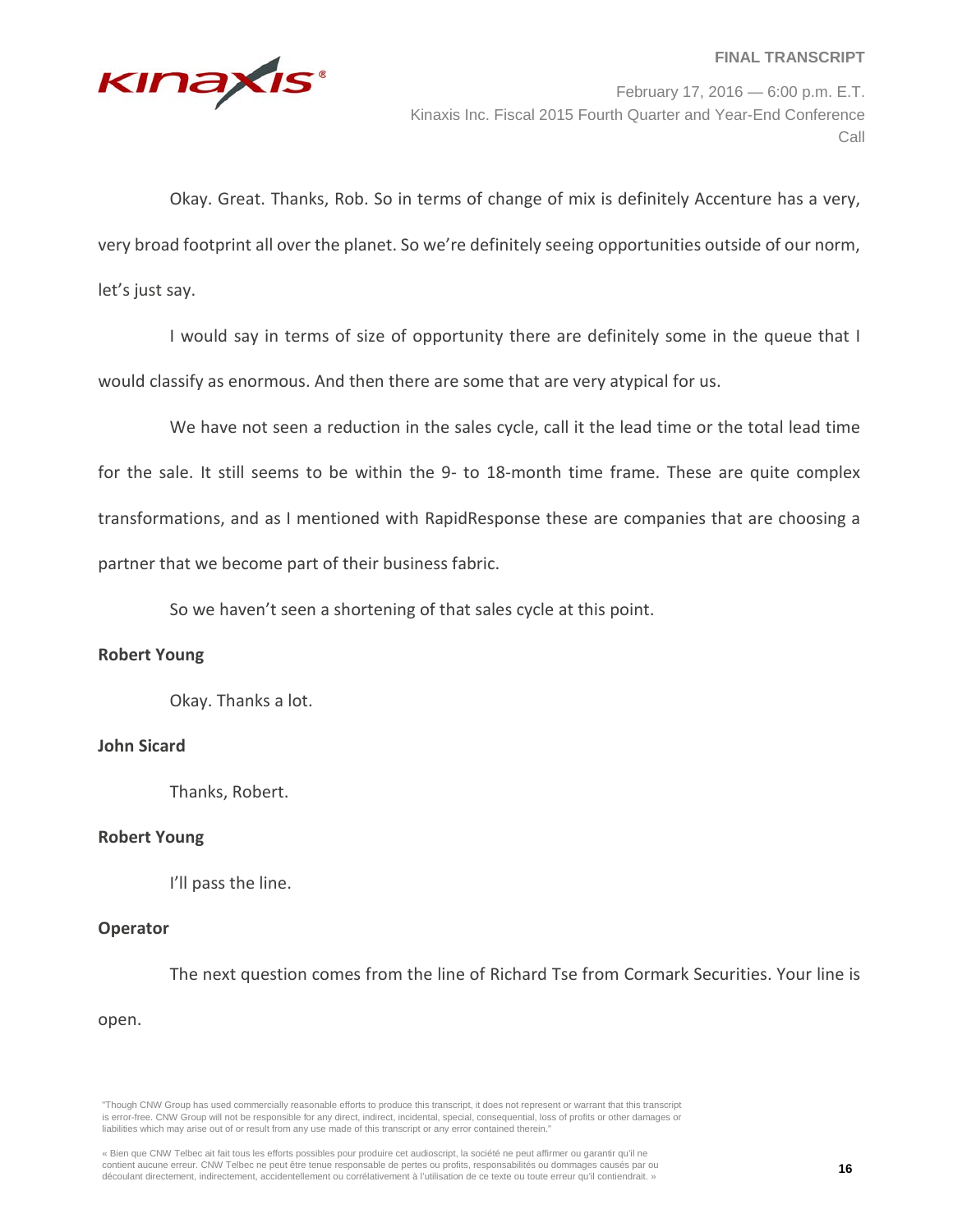

February 17, 2016 — 6:00 p.m. E.T. Kinaxis Inc. Fiscal 2015 Fourth Quarter and Year-End Conference Call

#### **Richard Tse** — Cormark Securities

Yes. Thanks. Just to follow up on that Accenture question, have you baked in any contribution into your guidance from Accenture this year?

#### **Richard Monkman**

Yes. We have, Richard, in terms of we are very tightly coupled with not only Accenture, but other partners as well. And so the pipeline is reflective of all sources of activity, whether they're direct deals or partner-influenced deals.

### **Richard Tse**

Okay. And, John, just wondering if you can maybe comment on the competitive environment a little bit, particularly SAP S/4?

# **John Sicard**

Well, it's—as I mentioned, the Magic Quadrant was released not too many weeks ago, and we're obviously very pleased with our position. And at the same time we're pleased with having distanced ourselves from the typical competitors that we will have seen prior to that Magic Quadrant.

So as it relates to SAP S/4, many of the prospects that we're talking to have yet to adopt it. So we're definitely not running into it, let's just say. It's premature. We're obviously very aware, but again I'd want to reiterate while we compete with SAP on the supply chain side of the equation we also have an SAP-certified adaptor. We connect in with the SAP ERP systems in order to provide the value that we bring. And we're going to continue to do that.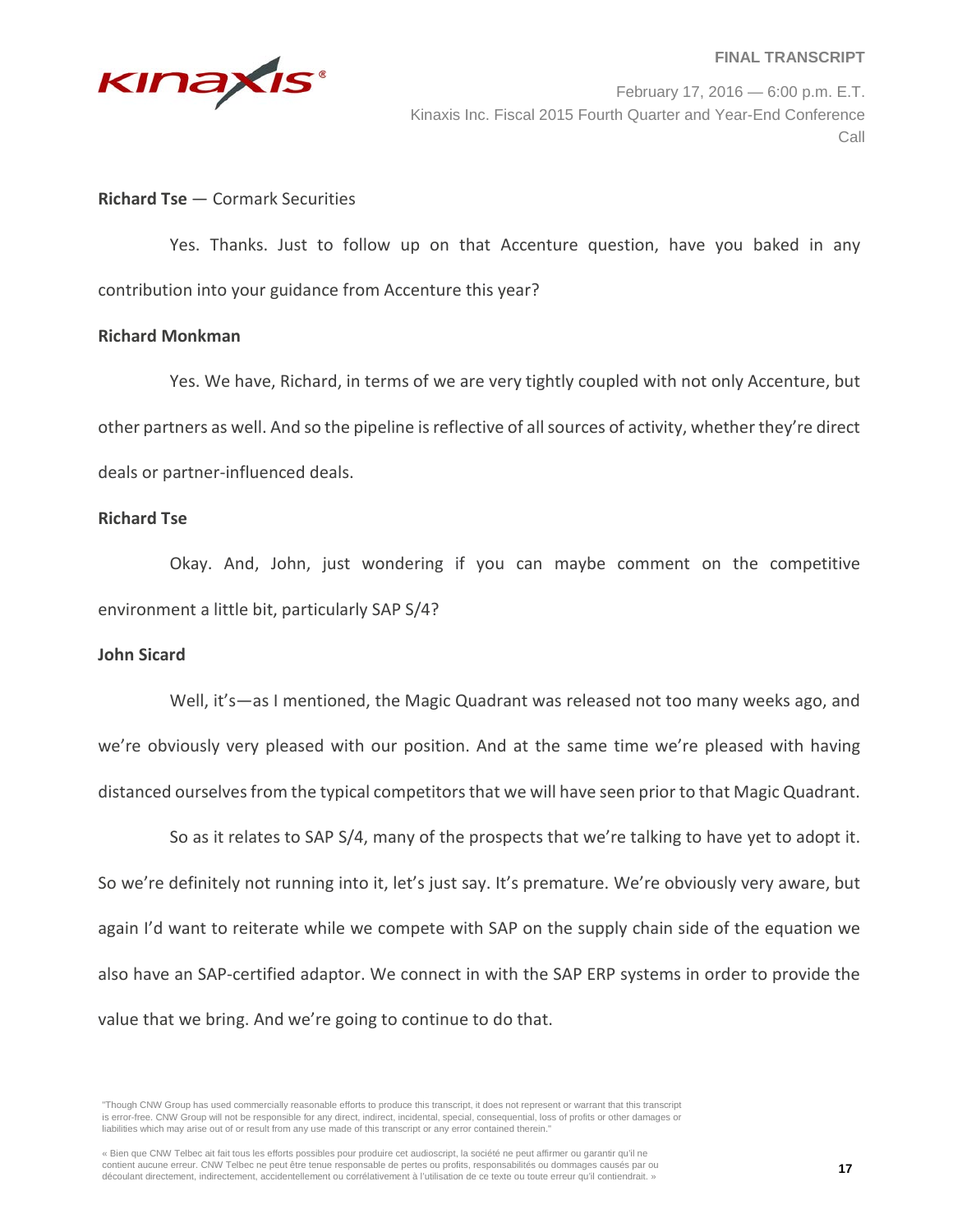

February 17, 2016 — 6:00 p.m. E.T. Kinaxis Inc. Fiscal 2015 Fourth Quarter and Year-End Conference Call

So at this point it has not provided any—I'll say SAP S/4 has not provided any friction for us. **Richard Tse**

Okay. And just one last one here in terms of your cash balance; it's growing nicely. What are your sort of plans for that? Is M&A in the cards? Maybe you could give us a bit of colour on that? Thanks.

### **Richard Monkman**

Sure. So we do have the benefit of continuing to expand our cash balance with the strength of this model, and as noted we're basically touching the US 100 million mark. We will continue to evaluate opportunities for acquisition. These would be extremely targeted acquisitions. They would be, one, to complement our organic growth, so really would be focused more on ancillary R&D. We have not seen an opportunity that's sort of met our test, so that's why we have not announced.

But I will tell you that our customers take confidence from the strength of our balance sheet because we have, as you know, Richard, extremely long-term relationships with customers. And they want to know that we have the wherewithal to continue on and especially in this turbulent time.

So I think what I'm pleased to see is that is resonating with not only investors, but customers alike in terms of the long-term visibility, the track record of strong bottom line performance, and growing cash balances.

So I know that's not a direct answer. It's just that we are going to hold the course at this juncture, and we're fortunate to have the powder dry should we see an opportunity that makes sense.

<sup>&</sup>quot;Though CNW Group has used commercially reasonable efforts to produce this transcript, it does not represent or warrant that this transcript is error-free. CNW Group will not be responsible for any direct, indirect, incidental, special, consequential, loss of profits or other damages or liabilities which may arise out of or result from any use made of this transcript or any error contained therein."

<sup>«</sup> Bien que CNW Telbec ait fait tous les efforts possibles pour produire cet audioscript, la société ne peut affirmer ou garantir qu'il ne contient aucune erreur. CNW Telbec ne peut être tenue responsable de pertes ou profits, responsabilités ou dommages causés par ou découlant directement, indirectement, accidentellement ou corrélativement à l'utilisation de ce texte ou toute erreur qu'il contiendrait. »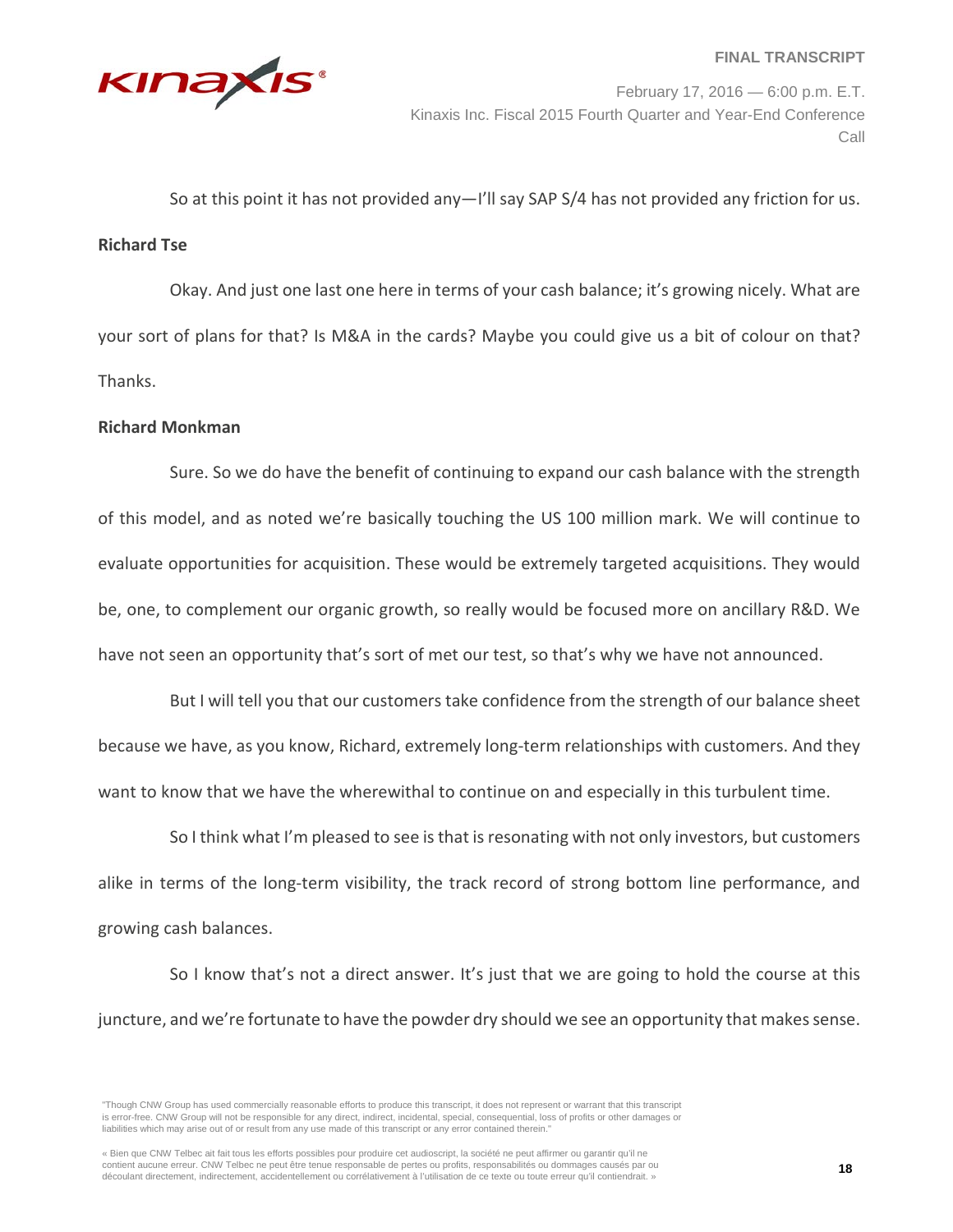

February 17, 2016 — 6:00 p.m. E.T. Kinaxis Inc. Fiscal 2015 Fourth Quarter and Year-End Conference Call

### **Richard Tse**

That's great. Thank you.

# **Operator**

The next question comes from the line of Paul Treiber from RBC Capital Markets. Your line is open.

# **Paul Treiber** — RBC Capital Markets

Thanks very much. Just wanted to follow up on Richard's question on cash; how should we be thinking about cash conversion going into 2016? And really what I'm getting at is your expectations for cash taxes and CapEx.

### **Richard Monkman**

In terms of CapEx, I would anticipate CapEx to be in the 8 million to 10 million range. One of the key parts of our business is ensuring that we have state-of-the-art facilities and data centres. As we expand our geographic footprint it would be natural to expect to see the location of data centres outside of North America. And especially with regards to the Patriot Act there are more and more non-US companies that are seeking to ensure that the data centres are outside the US. So that's a natural investment for us.

And I think you could take guidance from the EBITDA range that we provided. It's not a direct correlation, but it is starting to align with our overall cash growth. Customers do—as you know, the centre model is annual prepay, but cash balances will continue to grow.

<sup>&</sup>quot;Though CNW Group has used commercially reasonable efforts to produce this transcript, it does not represent or warrant that this transcript is error-free. CNW Group will not be responsible for any direct, indirect, incidental, special, consequential, loss of profits or other damages or liabilities which may arise out of or result from any use made of this transcript or any error contained therein."

<sup>«</sup> Bien que CNW Telbec ait fait tous les efforts possibles pour produire cet audioscript, la société ne peut affirmer ou garantir qu'il ne contient aucune erreur. CNW Telbec ne peut être tenue responsable de pertes ou profits, responsabilités ou dommages causés par ou découlant directement, indirectement, accidentellement ou corrélativement à l'utilisation de ce texte ou toute erreur qu'il contiendrait. »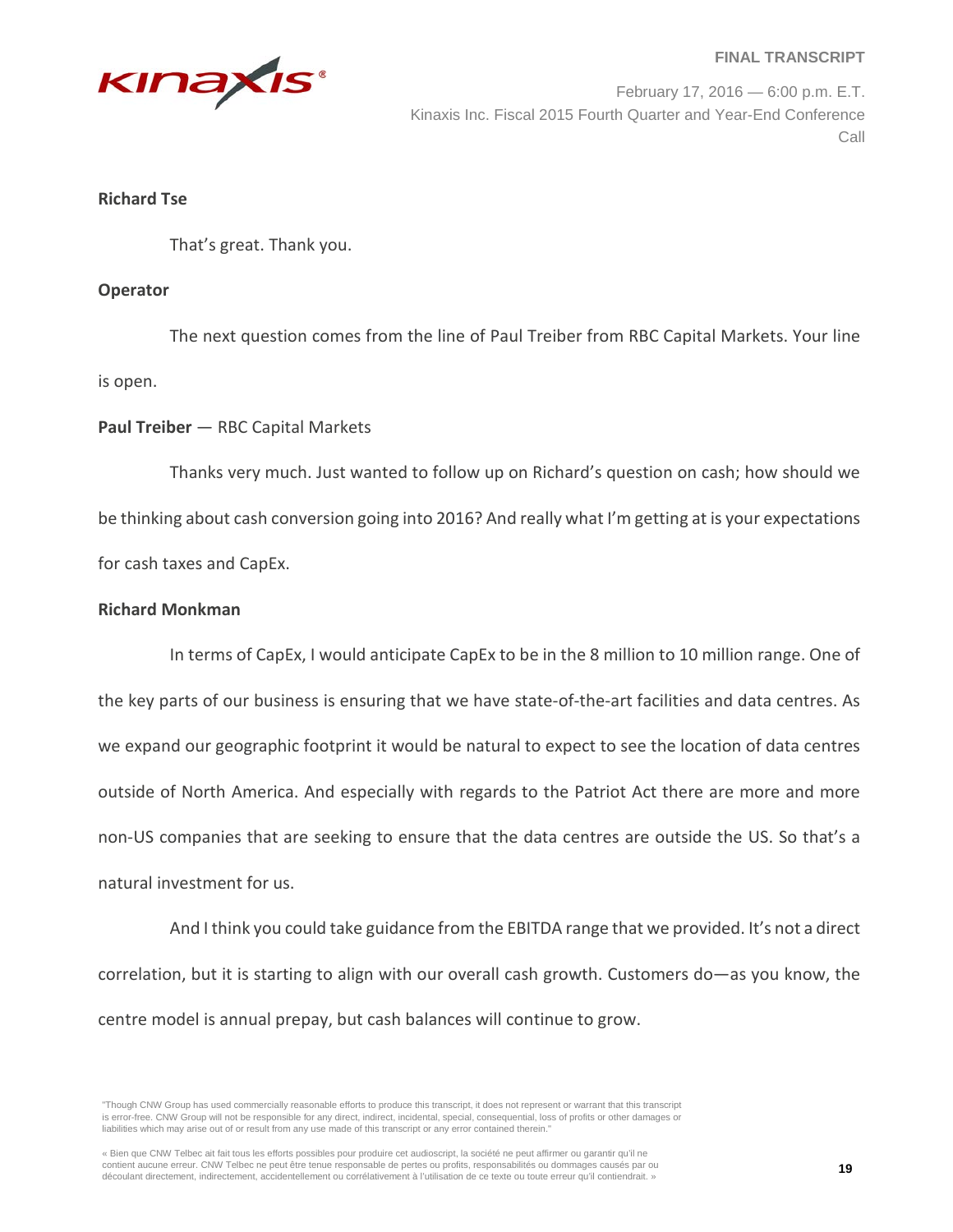

February 17, 2016 — 6:00 p.m. E.T. Kinaxis Inc. Fiscal 2015 Fourth Quarter and Year-End Conference Call

We will from a cash—as I noted, from a tax perspective we are experiencing some cash taxes now in Canada at a provincial level for 2015, and based on projections more than likely cash taxes at a both provincial and federal level in '16.

# **Paul Treiber**

And then just on the addressable market, I think that you mentioned in the past that you're looking at an addressable market of about 5,000 target customers. Accenture obviously helps your sales reach. What other changes are you thinking about in 2016 and beyond from a go-to-market point of view to reach a broader group of end customers?

# **Richard Monkman**

Yeah. So just to clarify, we actually with regards to TEMELs (phon), we look at it from two perspectives. So one in our investor material we reference the Gartner model where it's a CAGR growth of about 20 percent. Our growth is higher. That is categorized as their view of SaaS on the supply chain.

And what we've noted on our call previously is that we look as this is basically a simulation platform for supply chain and other opportunities. We actually have identified about 4,000 large enterprises. We then reduce that down to about 1,400 in terms of active companies that we believe will have campaigns, and then we work with that.

So from our addressable market perspective it's sort of the macro 4,000, targeted 1,400, but it's really a very small subset of that in active campaigns.

<sup>&</sup>quot;Though CNW Group has used commercially reasonable efforts to produce this transcript, it does not represent or warrant that this transcript is error-free. CNW Group will not be responsible for any direct, indirect, incidental, special, consequential, loss of profits or other damages or liabilities which may arise out of or result from any use made of this transcript or any error contained therein."

<sup>«</sup> Bien que CNW Telbec ait fait tous les efforts possibles pour produire cet audioscript, la société ne peut affirmer ou garantir qu'il ne contient aucune erreur. CNW Telbec ne peut être tenue responsable de pertes ou profits, responsabilités ou dommages causés par ou découlant directement, indirectement, accidentellement ou corrélativement à l'utilisation de ce texte ou toute erreur qu'il contiendrait. »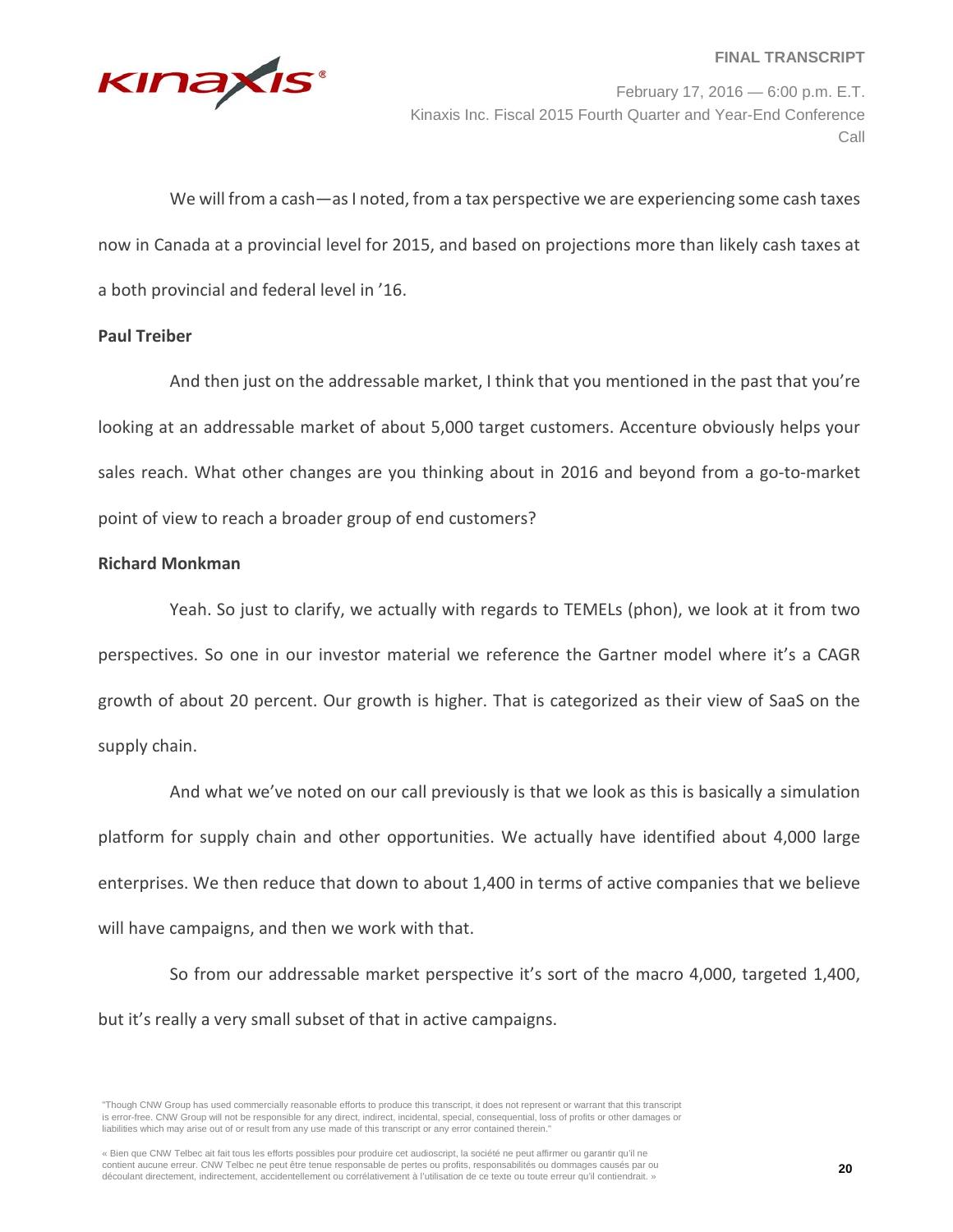

February 17, 2016 — 6:00 p.m. E.T. Kinaxis Inc. Fiscal 2015 Fourth Quarter and Year-End Conference Call

With regards to the partners, it's very much that sort of the add-back (phon) comment whereby being a public company has significantly helped increase our profile. And so market recognition has been strong. The Gartner not only the Supply Chain of Record, but also the S&OP, Sales and Operations Planning Quadrant, where we are also in leadership perspective has helped.

The profile of our partners have brought on extra opportunities and partners now assisting us on that regard. And so it's hit a number of factors there. In fact, I think John will probably want to elaborate on some of his earlier comments with regards to what's developing on the partner side.

### **John Sicard**

Yeah. Thanks, Richard. In fact, as you know, we are extremely cautious as it relates to entering new markets. It's definitely one of the reasons I believe we were able to grow with such strong profit.

As it relates to growing the market segments for us, however, we have already spoken with our partners about long-range growth vectors, and entering new markets is definitely one of those vectors. Companies the size of Accenture they play in every market known.

And so as we mature with them they will identify with us new markets that we are currently not in. And rather than us entering a new market alone, we will be entering those new markets with the strength of Accenture behind us.

# **Paul Treiber**

Okay. Good to understand. I'll pass the line now. Thanks a lot.

<sup>&</sup>quot;Though CNW Group has used commercially reasonable efforts to produce this transcript, it does not represent or warrant that this transcript is error-free. CNW Group will not be responsible for any direct, indirect, incidental, special, consequential, loss of profits or other damages or liabilities which may arise out of or result from any use made of this transcript or any error contained therein."

<sup>«</sup> Bien que CNW Telbec ait fait tous les efforts possibles pour produire cet audioscript, la société ne peut affirmer ou garantir qu'il ne contient aucune erreur. CNW Telbec ne peut être tenue responsable de pertes ou profits, responsabilités ou dommages causés par ou découlant directement, indirectement, accidentellement ou corrélativement à l'utilisation de ce texte ou toute erreur qu'il contiendrait. »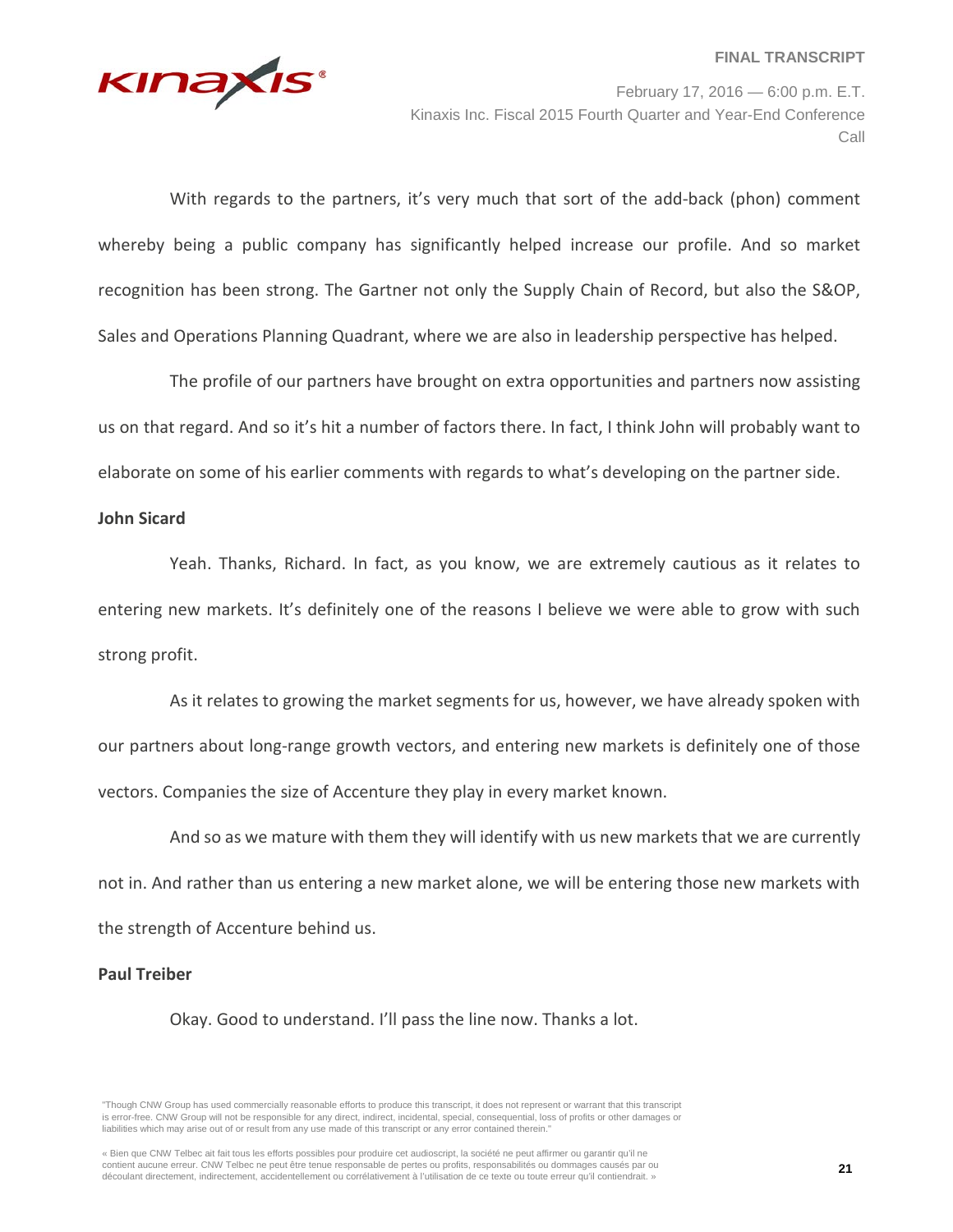

February 17, 2016 — 6:00 p.m. E.T. Kinaxis Inc. Fiscal 2015 Fourth Quarter and Year-End Conference Call

# **Richard Monkman**

Thanks, Paul.

### **John Sicard**

Thanks, Paul.

# **Operator**

Again, as a reminder, if you wish to ask a question, it is \*, followed by the number 1 on your telephone keypad.

The next question is from the line of Kris Thompson from National Bank. Your line is open.

# **Kris Thompson** — National Bank

Hey, John and Richard. On the customer count can you give us an update where you are

today? And what are you reflecting in your 2016 guidance?

#### **Richard Monkman**

We were very pleased with the results of '15, and I think that's reflected in the performance

and what we delivered in overall revenue. Our deals are lumpy, and so we don't really focus so much,

Kris, on the timing.

It's not uncommon actually now for deals to slip into the next quarter. I will share with you that the bookings were comparable to the very strong bookings that we had in '14, and that they are absolutely reflected in that initial guidance that we're providing for 2016.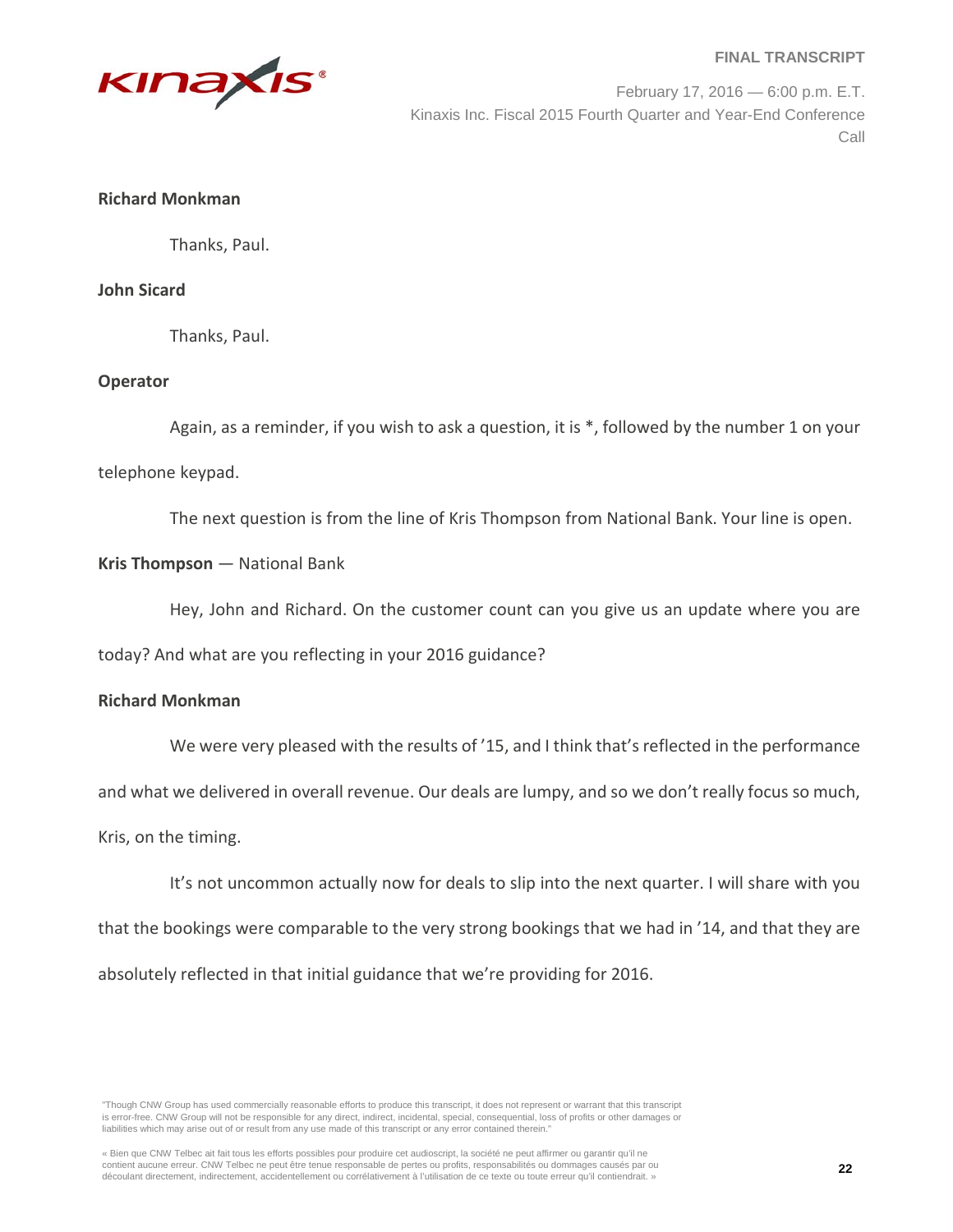

February 17, 2016 — 6:00 p.m. E.T. Kinaxis Inc. Fiscal 2015 Fourth Quarter and Year-End Conference Call

### **Kris Thompson**

Okay. And, Richard, if we look at pro services, at the beginning of last year the guidance was 10 to 15 percent growth. You came in at 40 percent for the year. Can you just maybe address what changed there? And are you seeing longer duration implementations before you can convert some of these to new customers for '16 that might be pushing into 2017?

### **Richard Monkman**

Sure, Kris. A few factors came into play there. So what was happening, and more so in '13, was a bit of an anomaly whereby we were actually seeing a lower level of professional services just due to the timing of some arrangements. What happened then, we also started moving towards larger deals. And so that was really reflected in this change because Q1 of '14, as you may recall, was in line with the run rate. And so we really had the big step-up in Q2 of 2015.

We also have brought in new leadership in—around that period of time, David Kelly, who's had much deeper enterprise experience than some of the rest of our team. And at that point in time we also had extensive pickup with regards to partner-influenced activity, which also pulled in larger arrangements.

And so it's I think just reflective of what we're seeing. And what we're communicating in this guidance is that we see that trend continuing in 2016.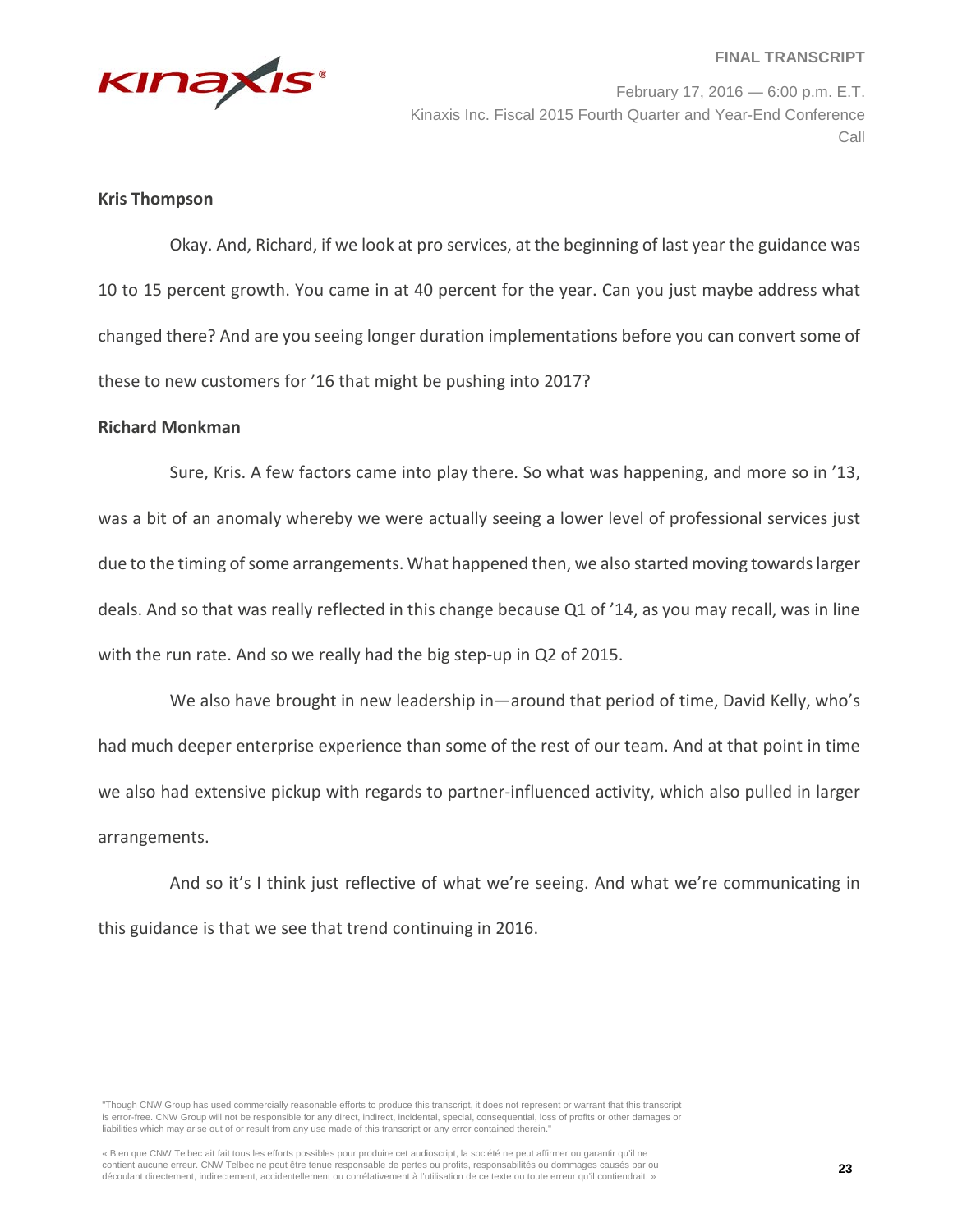

February 17, 2016 — 6:00 p.m. E.T. Kinaxis Inc. Fiscal 2015 Fourth Quarter and Year-End Conference Call

### **Kris Thompson**

Okay. Thanks, Richard. That's helpful. And just last one for me on the mix. What was the percentage from partners for 2015? And I know you said it's reflected in your 2016 guidance, but are you expecting that to grow?

#### **Richard Monkman**

We do expect the partner-influence component to grow. That is part of, as John noted, our long-term strategy. And we're going to continue to see ongoing partner activity.

Some of the joint initiative, as we've talked about in both the script, as well as John's clarification here, while it's highly desirous to see some of that activity specifically in 2016, at this point in time our expectation really would be just with that 18-month cycle really occurring in '17.

But there are other activities that we have with partners. And so yes, deals will continue to be partner influenced, and we anticipate that portion to grow.

#### **Kris Thompson**

And are you willing to provide what the exact mix was for 2015? I think it was something like 14 percent partnership last year, if I'm correct.

#### **Richard Monkman**

Yeah. So that's growing into the 20 percent, actually just in the 20 percent range, so...

# **Kris Thompson**

Got it. Thanks a lot, guys.

<sup>&</sup>quot;Though CNW Group has used commercially reasonable efforts to produce this transcript, it does not represent or warrant that this transcript is error-free. CNW Group will not be responsible for any direct, indirect, incidental, special, consequential, loss of profits or other damages or liabilities which may arise out of or result from any use made of this transcript or any error contained therein."

<sup>«</sup> Bien que CNW Telbec ait fait tous les efforts possibles pour produire cet audioscript, la société ne peut affirmer ou garantir qu'il ne contient aucune erreur. CNW Telbec ne peut être tenue responsable de pertes ou profits, responsabilités ou dommages causés par ou découlant directement, indirectement, accidentellement ou corrélativement à l'utilisation de ce texte ou toute erreur qu'il contiendrait. »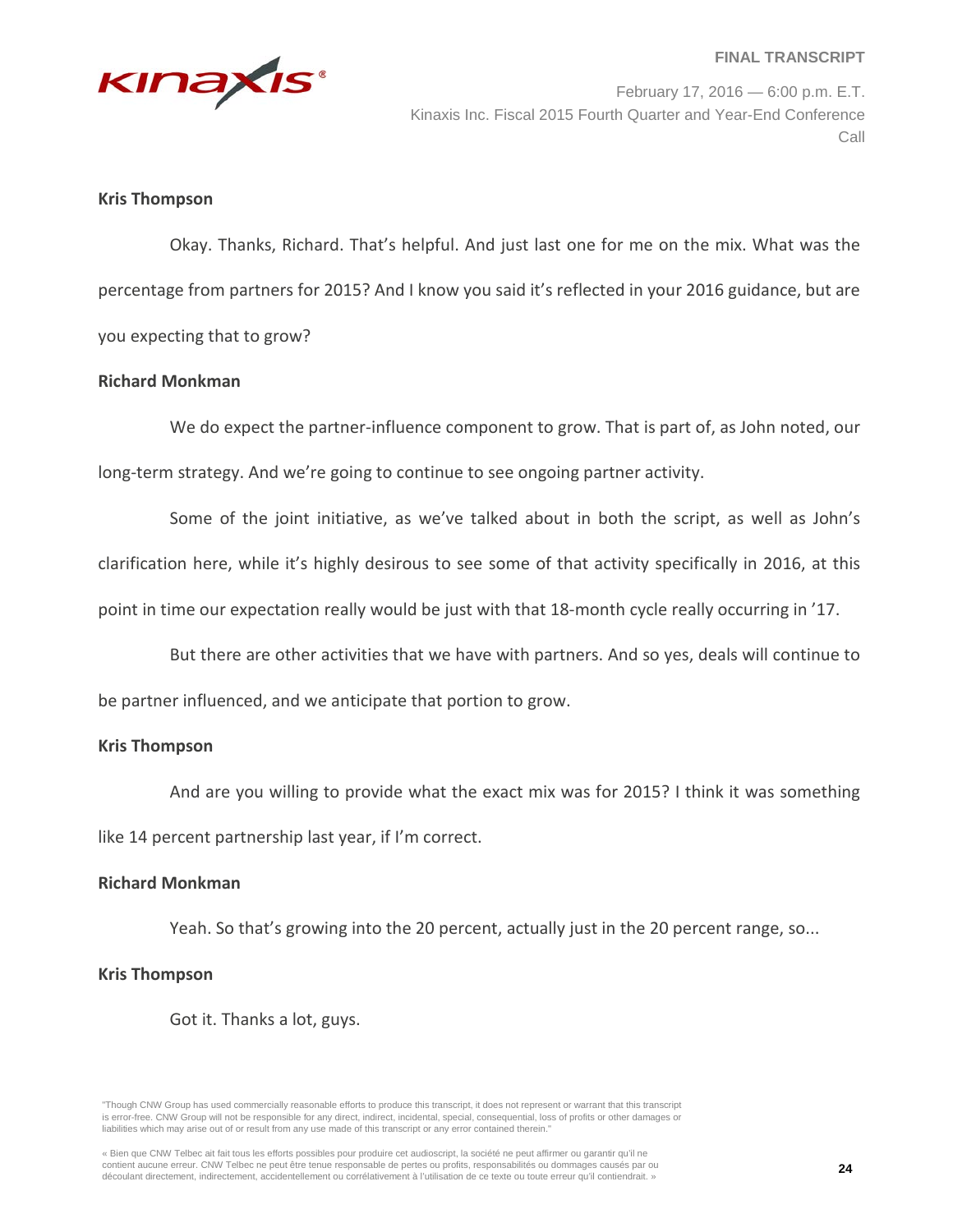

February 17, 2016 — 6:00 p.m. E.T. Kinaxis Inc. Fiscal 2015 Fourth Quarter and Year-End Conference Call

# **Richard Monkman**

Thanks, Kris.

### **Operator**

The next question comes from the line of Nick Agostino from Laurentian Bank. Your line is open.

# **Nick Agostino** — Laurentian Bank

Yes. Good evening. I guess just two quick questions. First, when I look at your subscription growth on a sequential basis, I think in the past you guys have said that there's no seasonality in the business. But when I look at how that revenue has grown quarter over quarter it looks like it's more skewed to the first half of the year as opposed to the second half. Is that something we can expect to continue in 2016? And is the rationale for why that happens because your professional services number is stronger in the second half of the prior year; most of the onboarding happens in Q1, Q2, and then things maybe slow down as far as new customers onboarding? Is that the case? And if not, what is the colour there?

#### **Richard Monkman**

Yes. So the two key revenue elements, professional services, which is predominantly time and material, and as such that will be some seasonality with regards to where we are and the time of year, as well as there's also where we are in the deployment cycle. So, Nick, you will see some fluctuations in that.

<sup>&</sup>quot;Though CNW Group has used commercially reasonable efforts to produce this transcript, it does not represent or warrant that this transcript is error-free. CNW Group will not be responsible for any direct, indirect, incidental, special, consequential, loss of profits or other damages or liabilities which may arise out of or result from any use made of this transcript or any error contained therein."

<sup>«</sup> Bien que CNW Telbec ait fait tous les efforts possibles pour produire cet audioscript, la société ne peut affirmer ou garantir qu'il ne contient aucune erreur. CNW Telbec ne peut être tenue responsable de pertes ou profits, responsabilités ou dommages causés par ou découlant directement, indirectement, accidentellement ou corrélativement à l'utilisation de ce texte ou toute erreur qu'il contiendrait. »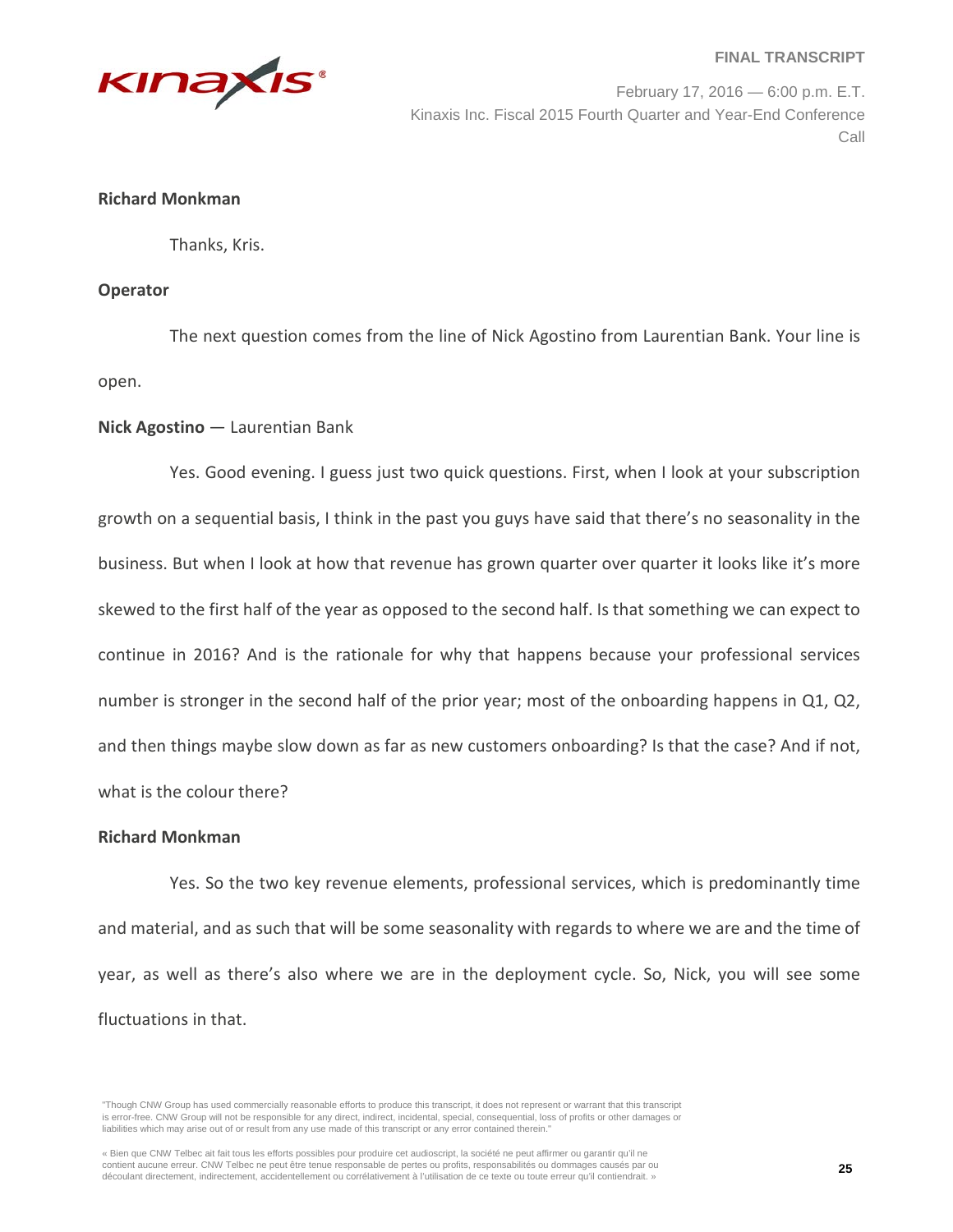

February 17, 2016 — 6:00 p.m. E.T. Kinaxis Inc. Fiscal 2015 Fourth Quarter and Year-End Conference Call

However, subscription revenue, subscription revenue is really—it's looking at longer-term trends. And so these are long-term arrangements or longer-term arrangements, and they do not—it is just a straight—it's like rent. So it's a different revenue stream.

We take that revenue ratably over the contract as we expand. It's difficult to have expansions coterminous with that current term, and so we tend to view it as stairs. And so really each quarter you're going up another step as you continue to grow.

Now because of the business cycle the rise in those steps will be—it will vary quarter to quarter, depending upon the lumpiness of the deal closure. But you're still going to, and we're guiding towards, that continual rise in that subscription revenue.

So it's just really a matter of when the deals close. And there's a number of factors there. So yes, seasonality with—some seasonality influence on professional services, but subscription you will see those rise occurring.

I did highlight in my script that for the last two quarters of the year that we do anticipate that that long-term customer will not be in a position to renew. And as such we did factor in an approximate 2 million of adjustment in our guidance, but that would be in the Q3 and Q4.

# **Nick Agostino**

Right. But historically speaking it almost sounds like when you do take steps they seem to be bigger steps in the first half of the year as opposed to the second half when it comes to the subscription numbers that have been recognized thus far. Just an observation.

<sup>&</sup>quot;Though CNW Group has used commercially reasonable efforts to produce this transcript, it does not represent or warrant that this transcript is error-free. CNW Group will not be responsible for any direct, indirect, incidental, special, consequential, loss of profits or other damages or liabilities which may arise out of or result from any use made of this transcript or any error contained therein."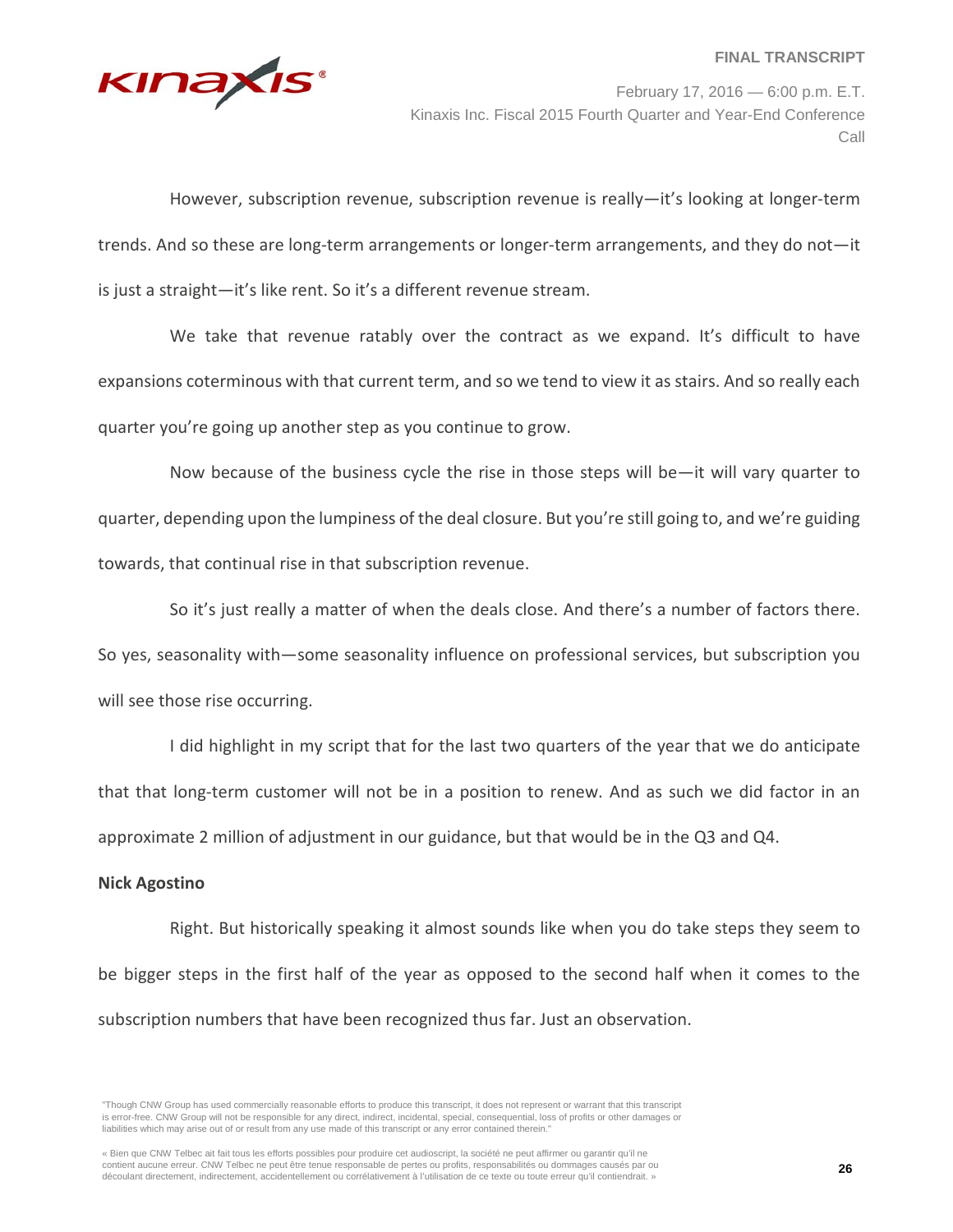

February 17, 2016 — 6:00 p.m. E.T. Kinaxis Inc. Fiscal 2015 Fourth Quarter and Year-End Conference Call

### **Richard Monkman**

Well, there is some tendency to have deals close later in the year, but we've also seen deals so far in this quarter that just crossed over the holidays. In our business we look for the long term. We're not quarter-over-quarterly influenced, so there's a certain discipline to working with customers; rigour on closing business.

So I wouldn't read too much into that, Nick. And again, if I may, just sort of the analogy of the stairs going forward.

#### **Nick Agostino**

Okay. And then just a second question. When it comes to I think in the past you guys have talked about increasing the growth investment too to support the new channel partners, what sort of—is there some sort of time line that you guys have from a business perspective? Is it two, three years of when you anticipate this increased growth investment? Or is it longer-term, shorter-term?

# **Richard Monkman**

Well, I think you'll see a trend, again, where we've demonstrated our ability, and we're fortunate to have that long-term visibility of revenue to make these investments whereby we'll see the return in the out year, if you will. We have consistently signalled in the last six months that because some of the dynamics of the business we're accelerating the investments.

And again, it's really three key areas being the partnership, which we've talked extensively today, but also in our knowledge services practice. And that is ancillary and supportive of the partners,

<sup>&</sup>quot;Though CNW Group has used commercially reasonable efforts to produce this transcript, it does not represent or warrant that this transcript is error-free. CNW Group will not be responsible for any direct, indirect, incidental, special, consequential, loss of profits or other damages or liabilities which may arise out of or result from any use made of this transcript or any error contained therein."

<sup>«</sup> Bien que CNW Telbec ait fait tous les efforts possibles pour produire cet audioscript, la société ne peut affirmer ou garantir qu'il ne contient aucune erreur. CNW Telbec ne peut être tenue responsable de pertes ou profits, responsabilités ou dommages causés par ou découlant directement, indirectement, accidentellement ou corrélativement à l'utilisation de ce texte ou toute erreur qu'il contiendrait. »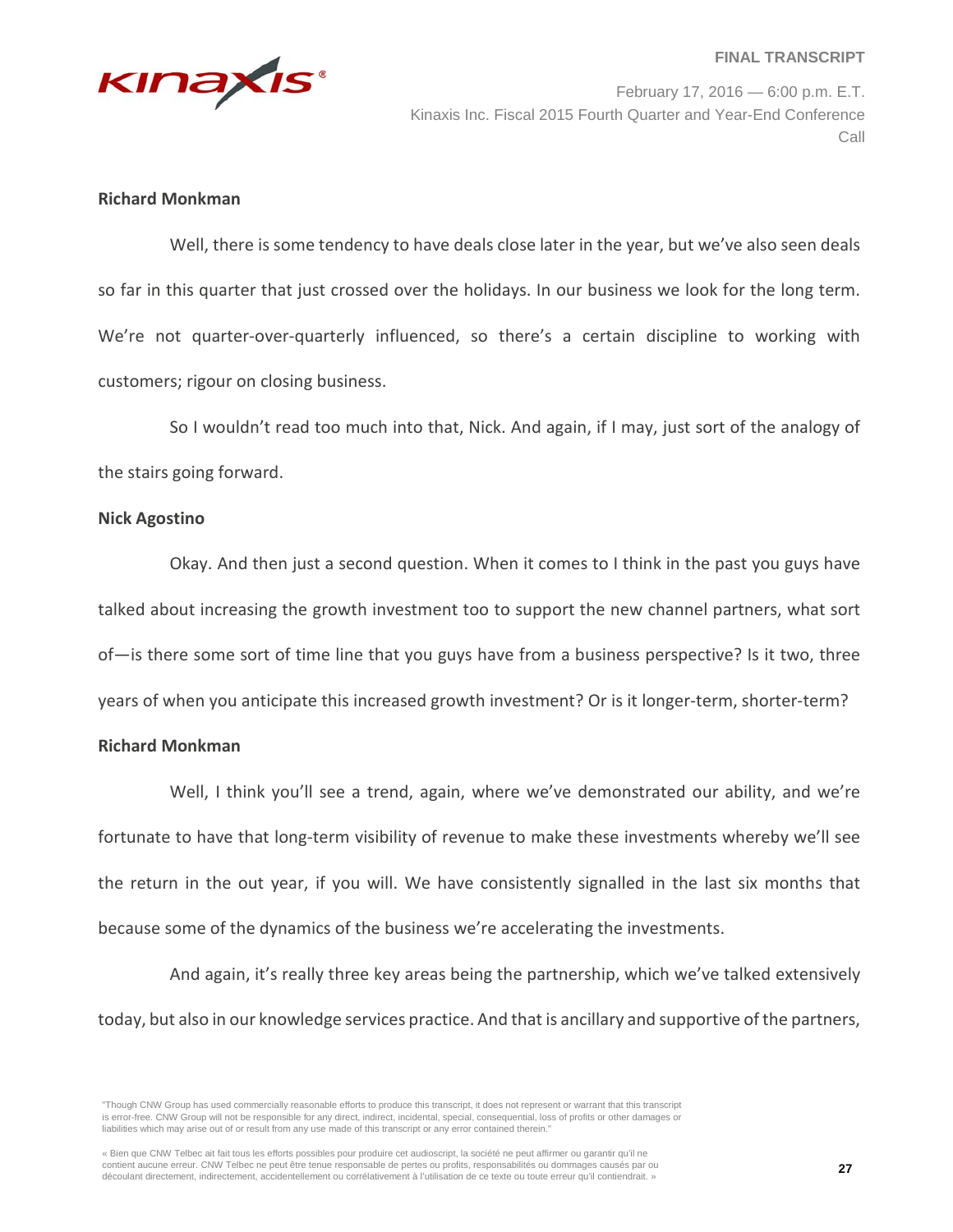

February 17, 2016 — 6:00 p.m. E.T. Kinaxis Inc. Fiscal 2015 Fourth Quarter and Year-End Conference Call

but it will also and has started to become a new revenue element on its own. And then just on the product and customer satisfaction.

So those—and that's where I explained in the script some expectations for 2016 level of investment. I don't want to talk about guidance for 2017 because it's one of those things whereby if as we continue to expand, for instance, our relationship with other strategic partners, if it makes sense to further accelerate that you may see that percentage level of investment continue into 2017.

If we follow a different tact you may see a return to our sort of historic sales and marketing percentage. But at this point in time we really wanted to focus the guidance on 2016.

# **Nick Agostino**

Okay. That was helpful. Thank you.

#### **Operator**

The next question comes from the line of Robert Young from Canaccord Genuity. Your line is open.

#### **Robert Young**

Hey. Just a quick follow-up on the Accenture contribution; I was curious, you said that you were using them to potentially identify and move into new verticals. You've said in the past that you were—that they were very interested in the ecosystem of consulting and other services that they can build around Kinaxis. And so I was wondering if you could talk about whether they're pulling Kinaxis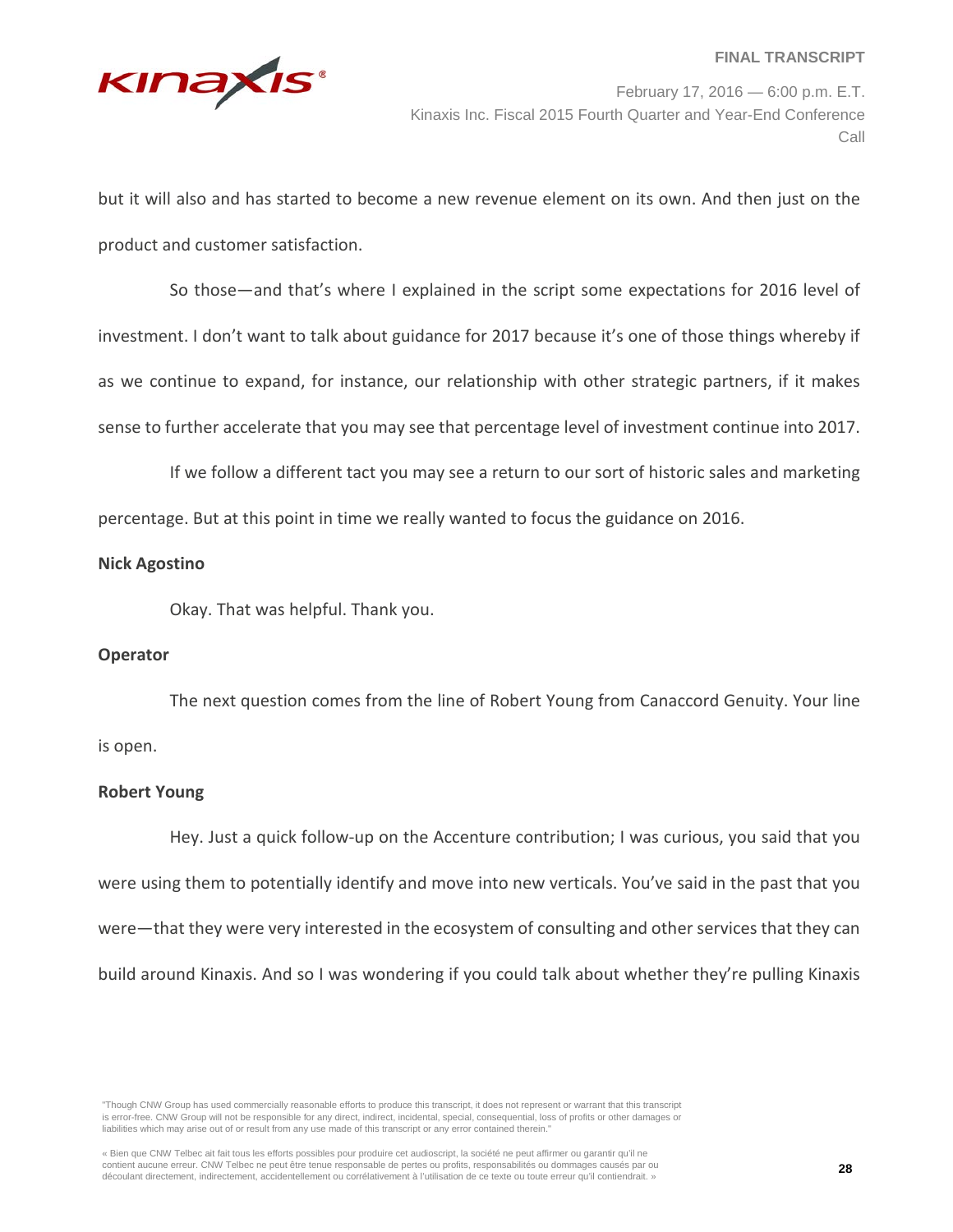

February 17, 2016 — 6:00 p.m. E.T. Kinaxis Inc. Fiscal 2015 Fourth Quarter and Year-End Conference Call

into their supply chain strategy discussions? Like is this a piece that they're driving that's sort of at

the tip of the spear when they're going to talk to their customers? Or is it still too early for that?

### **John Sicard**

No, Rob. I mean it's definitely a conversation we're having. They sort of look at opportunities as either being supply chain transformations or managed services. And there are opportunities that fit both of those descriptions.

The relationships that we've formed with this joint initiative is the—it's basically the beginning of a Kinaxis practice. That's how they look at it, and that's how we're governing the relationship.

So we're seeing definitely both sides of that opportunity, and I'd say it's very healthy at this point with the pipeline.

#### **Robert Young**

Okay. And then another thing you've talked about in the past is the development of a platform that Accenture could potentially develop their own applications on top of. I was wondering just the development of that platform is that still something that's underway at Kinaxis? And then is Accenture looking at ways to build their own applications? And then I'll pass the line again.

#### **John Sicard**

Okay. Great. Thanks. That's a great question, and certainly I think one of the core key value propositions behind RapidResponse is that it is already what I describe as mass run-time configurable.

<sup>&</sup>quot;Though CNW Group has used commercially reasonable efforts to produce this transcript, it does not represent or warrant that this transcript is error-free. CNW Group will not be responsible for any direct, indirect, incidental, special, consequential, loss of profits or other damages or liabilities which may arise out of or result from any use made of this transcript or any error contained therein."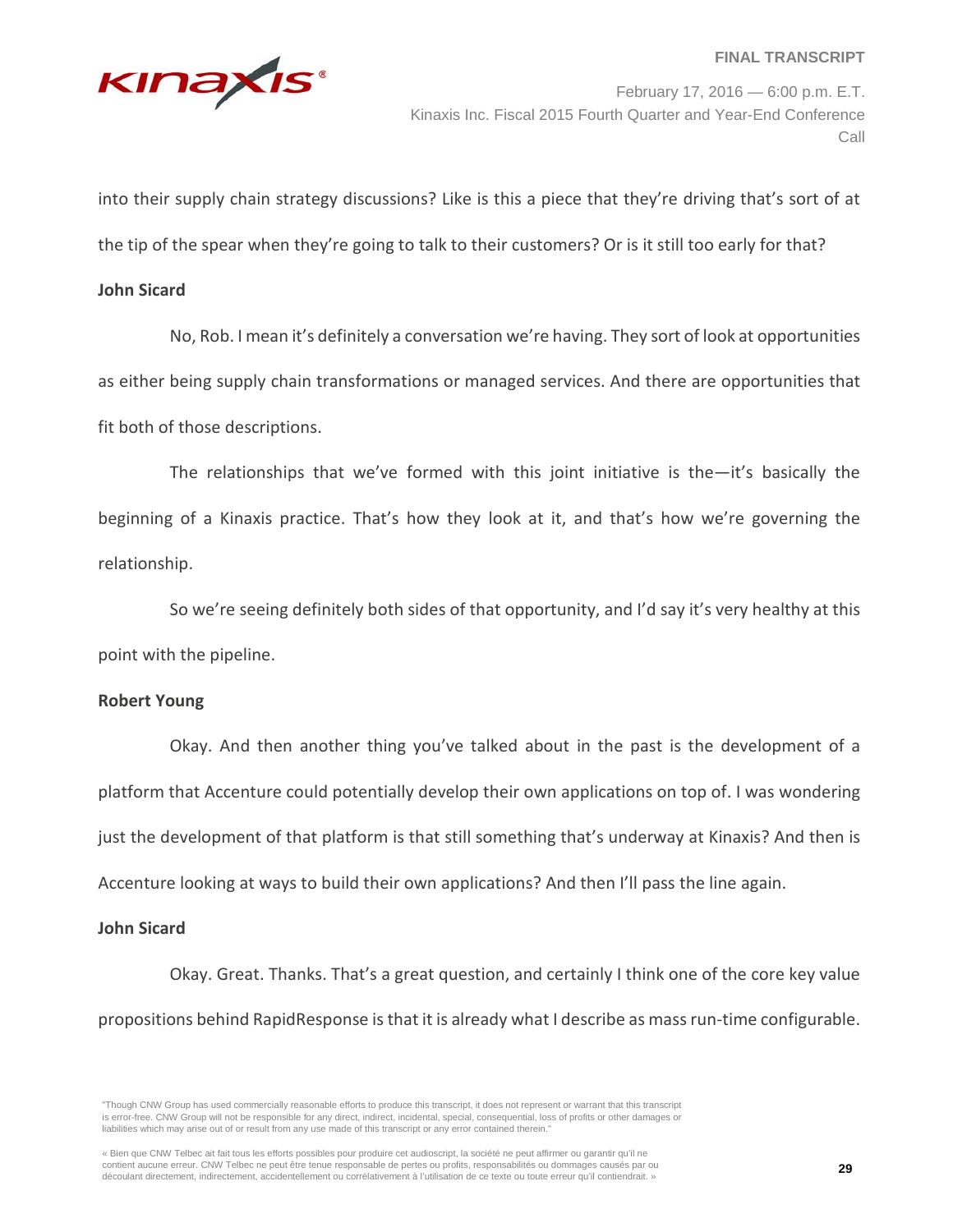

February 17, 2016 — 6:00 p.m. E.T. Kinaxis Inc. Fiscal 2015 Fourth Quarter and Year-End Conference Call

It's how we are able to support a broad number of market segments, whether it's life sciences, aerospace and defence, automotive, tech electronics (phon). All of the verticals that we support we're doing so with exactly one singular product.

So it's already very platform—it's a very platform-like development RapidResponse is. We are going to absolutely continue down that path. Partners like Accenture are eager to add their own IP essentially and build their own applications. Whether they're unique applications for their customers or brand-new applications that they have an expertise in and we do not, we are going to absolutely welcome that, and without question invest in the RapidResponse platform to make that very, very easy for them to do.

Again, the approach—our platform approach will be to continue what I call this mass runtime configurability, so it's not about writing code. It's about configuring the platform to build new applications.

#### **Robert Young**

And is Accenture working on specific opportunities now? Or is that still something in the future?

# **John Sicard**

At this point all of the opportunities we're working with on Accenture are related to existing applications and existing functionality.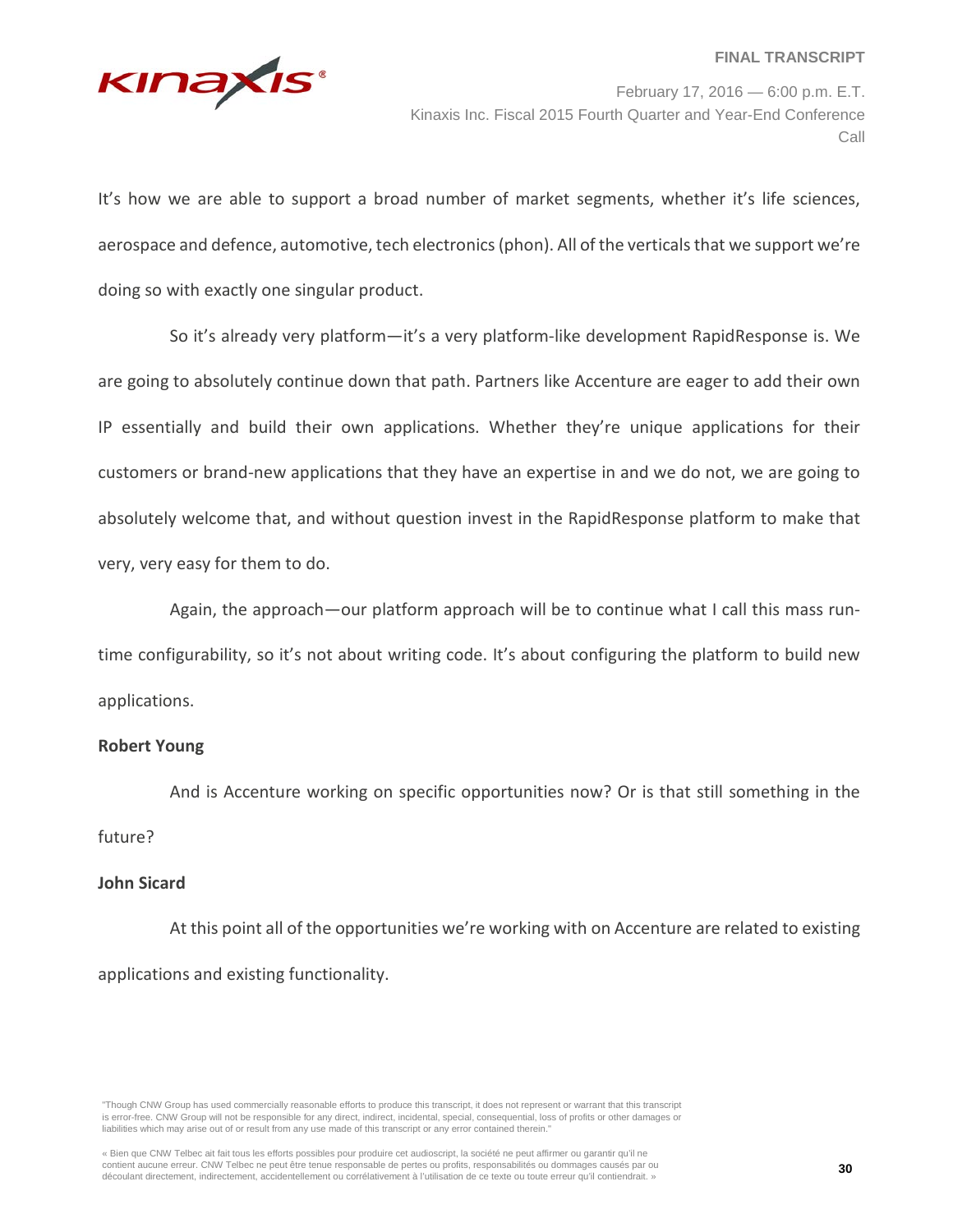

February 17, 2016 — 6:00 p.m. E.T. Kinaxis Inc. Fiscal 2015 Fourth Quarter and Year-End Conference Call

### **Robert Young**

Okay. Thanks.

### **John Sicard**

Thank you.

# **Operator**

The next question comes from the line of Richard Tse from Cormark Securities. Your line is open.

### **Richard Tse**

Yeah. I have a question for John here. If you look at kind of the average penetration rate with your existing accounts relative to what could be a potential opportunity with that account, like where are you? Are you like 25 percent there, 50 percent there? Just give us a sense of what that could be.

# **John Sicard**

That's a great question. In fact, we do think about that a lot. We definitely have what we describe as a land and expand kind of model. We're focused on finding very, very key business problems that a customer might have and solving it first.

It is not uncommon for the expansion of RapidResponse to double over a three-year period on average. Some are quicker than that and some take longer to double, but that's a relatively safe model to assume that inside of a three-year period we'd be doubling the footprint for a given account.

<sup>&</sup>quot;Though CNW Group has used commercially reasonable efforts to produce this transcript, it does not represent or warrant that this transcript is error-free. CNW Group will not be responsible for any direct, indirect, incidental, special, consequential, loss of profits or other damages or liabilities which may arise out of or result from any use made of this transcript or any error contained therein."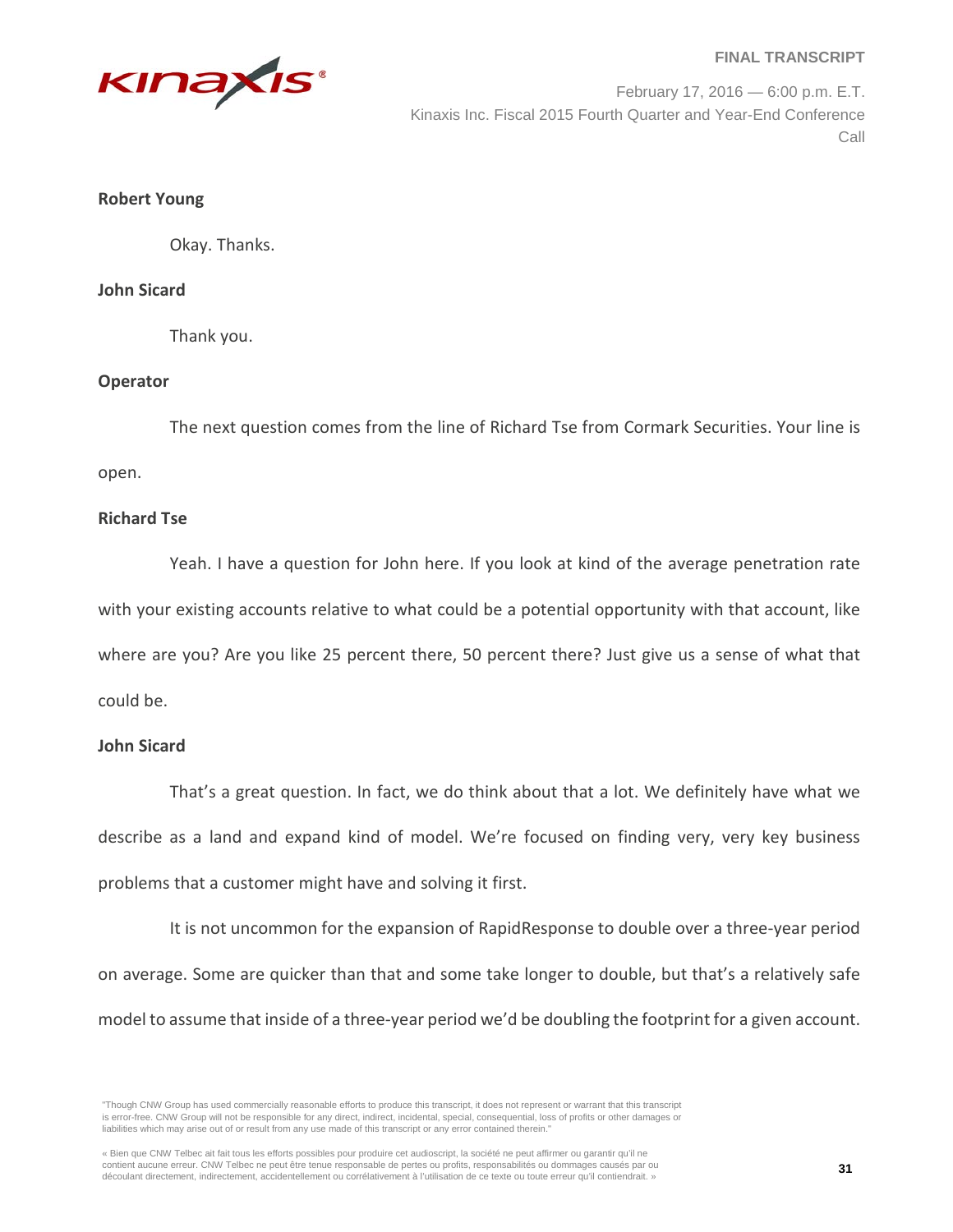

February 17, 2016 — 6:00 p.m. E.T. Kinaxis Inc. Fiscal 2015 Fourth Quarter and Year-End Conference Call

# **Richard Tse**

Okay. And then a question for you, Richard. In terms of the monetary tax asset that you had this impact in the quarter, if we look into next year, I guess 2016 now, if that same impact were to happen it would a Q4 event? Or is that spread evenly over the year? I'm trying to just figure out for forecasting purposes.

### **Richard Monkman**

Yes. So under IFRS we typically just true up, well, to the expected filing position tax entries in Q4. Richard, just this was a bit of an anomaly, given a combination of the very large monetary cash and monetary assets that we had in non-Canadian dollars. And if the FX holds where it is I would anticipate another material adjustment. In fact, if the dollar strengthens it could result in a reversal.

### **Richard Tse**

Okay. Great. That's good. Thank you.

# **Richard Monkman**

Great.

# **Operator**

That is all the questions from research analysts we have at this time.

I turn the call back over to Mr. Sicard for his closing remarks.